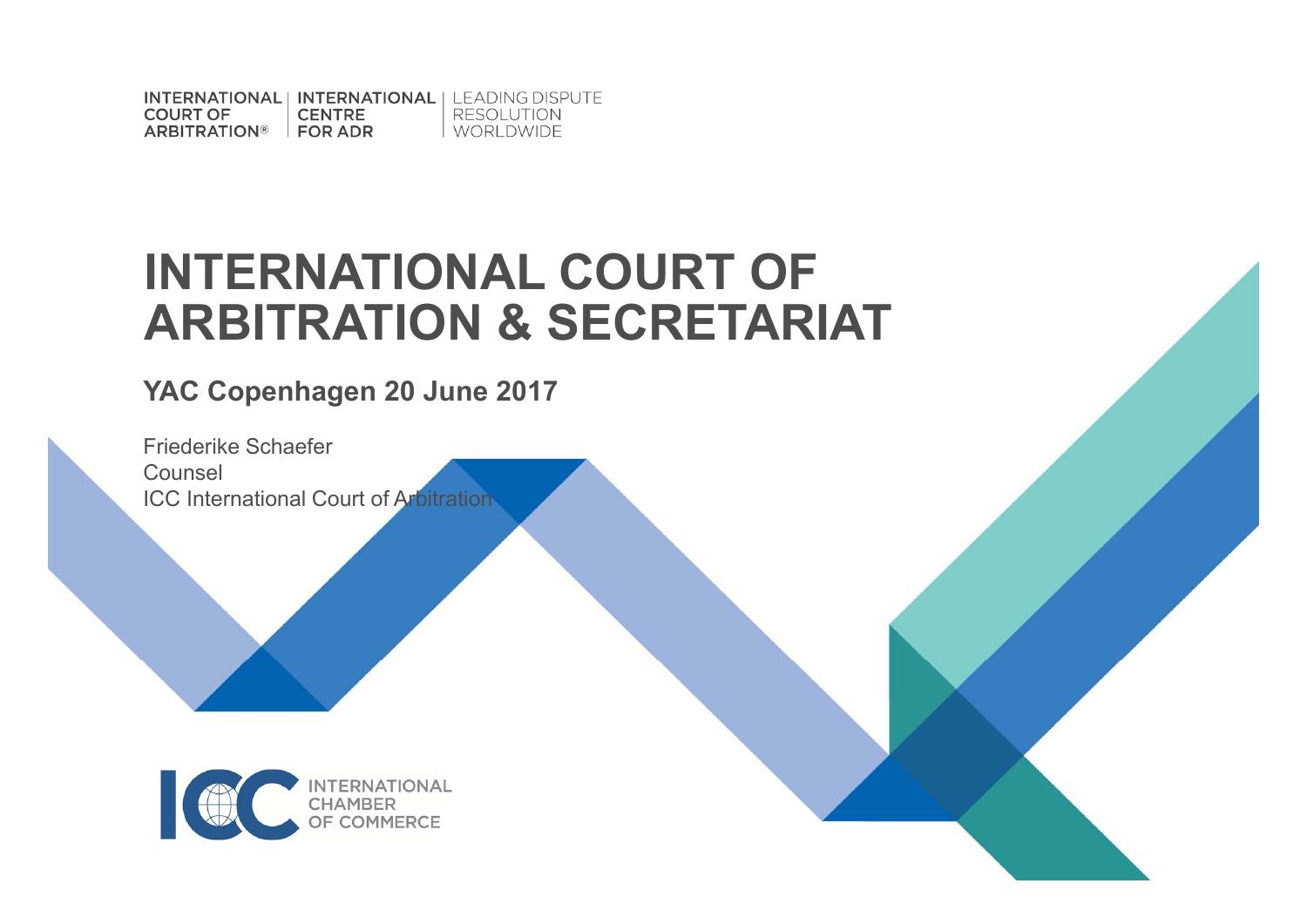

## **ICC DISPUTE RESOLUTION SERVICES**

### **ICC International Court of Arbitration**

### INTERNATIONAL INTERNATIONAL | 12/21/12/2012 ARBITRATION **RULES MEDIATION RULES ICC**

### **ICC International Centre for ADR**

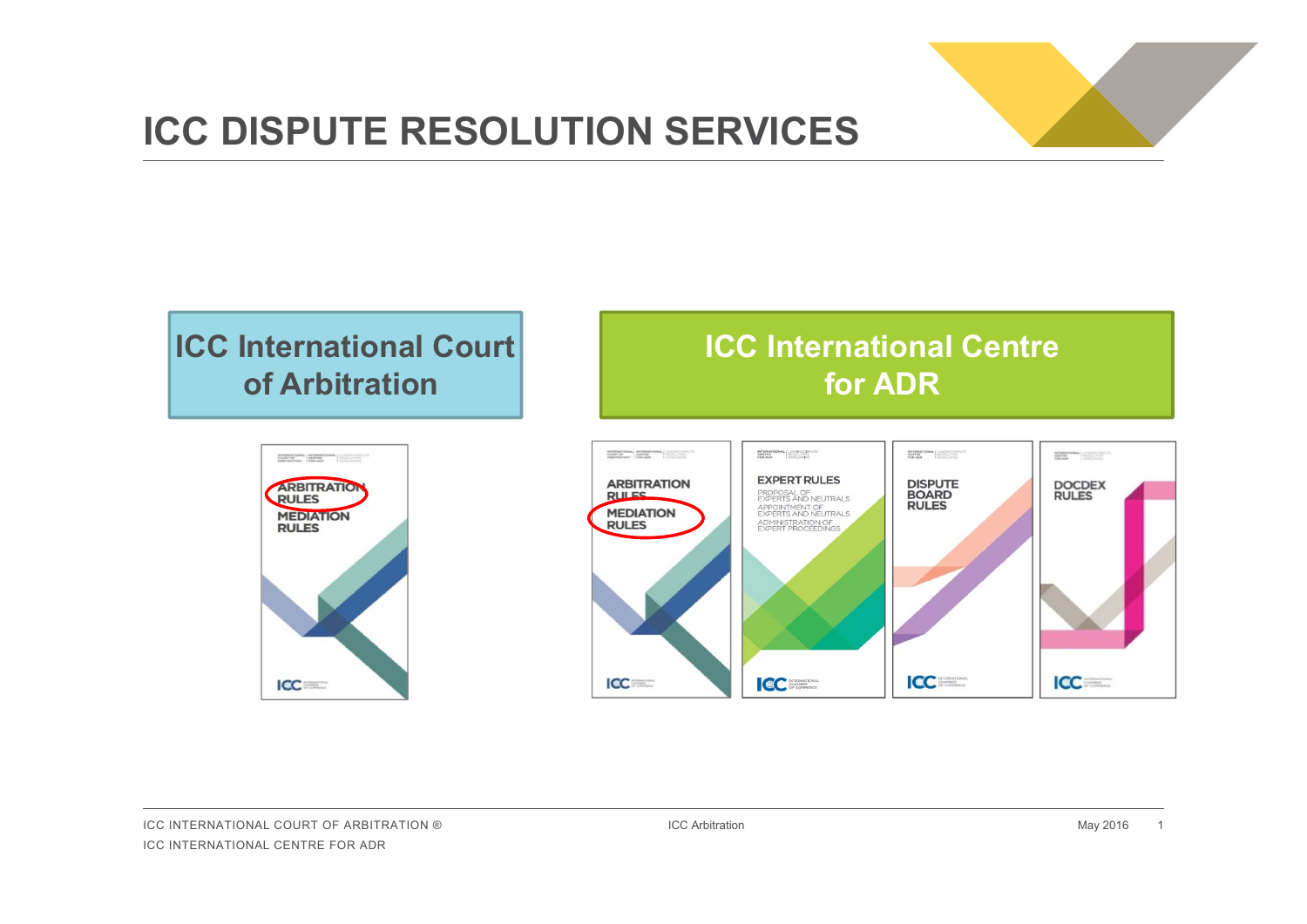

### **HISTORY**

- •**ICC founded in 1919 (« the merchants of peace »)**
- $\bullet$ **ICC ICA founded in 1923**
- $\bullet$  **"***a recognition that the lack of an international dispute-resolving mechanism could be a substantial barrier to international trade and investment***"**

**W. Laurence Craig,** *International ambition and national restraints in ICC Arbitration***, Arbitration International, Vol. 1/ n°1, 1985**

 $\bullet$ **Rules of Arbitration,** different versions since 1922

1998 Rules  $\rightarrow$  35 articles and 3 appendixes (1<sup>st</sup> case number: 9 827)

2012 Rules  $\rightarrow$  41 articles and 5 appendixes (1<sup>st</sup> case number: 18 744)

Today > 22 000 cases.



ICC INTERNATIONAL COURT OF ARBITRATION ®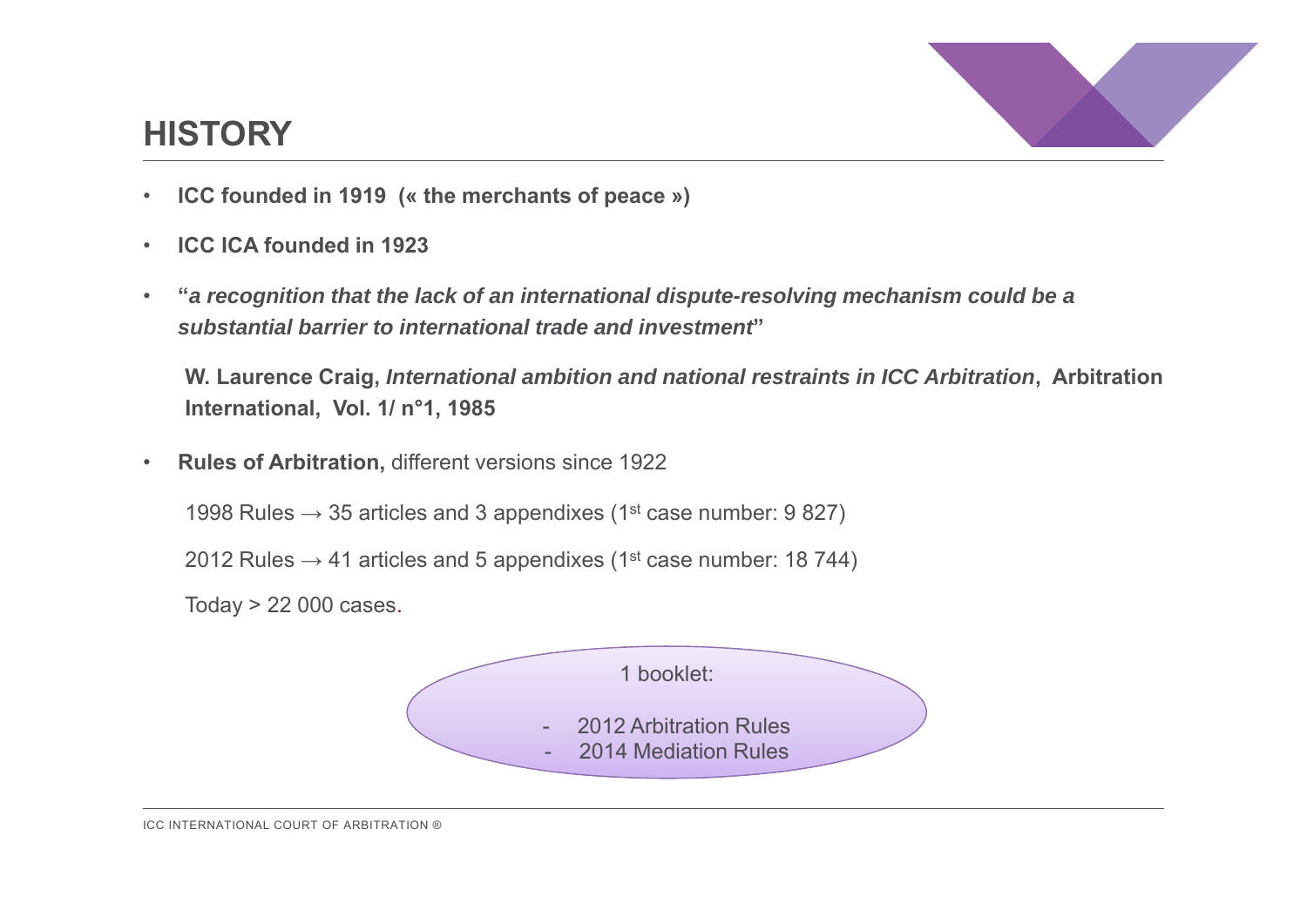#### ICC INTERNATIONAL COURT OF ARBITRATION ®ICC INTERNATIONAL CENTRE FOR ADR

### **ICC REPUTATION**

#### **2015 International Arbitration Survey: Improvements &Innovations in International Arbitration**

- 90% international arbitration as preferred dispute resolution mechanism
- 68% chose ICC as preferred institution
- Most valuable characteristic :
	- Enforceability of awards
	- Avoiding specific legal systems
	- Flexibility
	- Selection of arbitrators

#### www.arbitration.qmul.ac.uk/research/2015/





#### **WHITE & CASE**



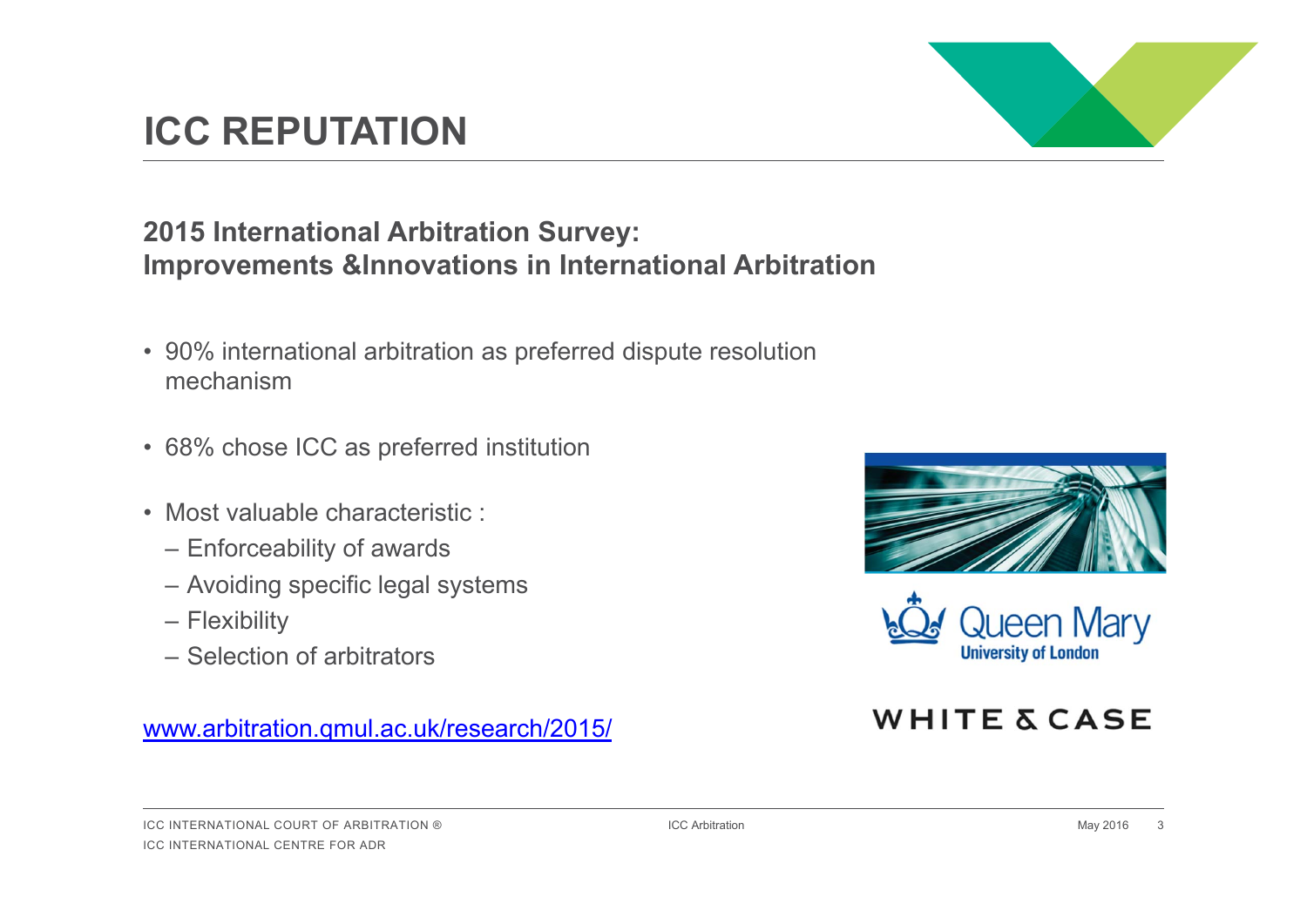

### **GENERAL STATISTICS (2016)**

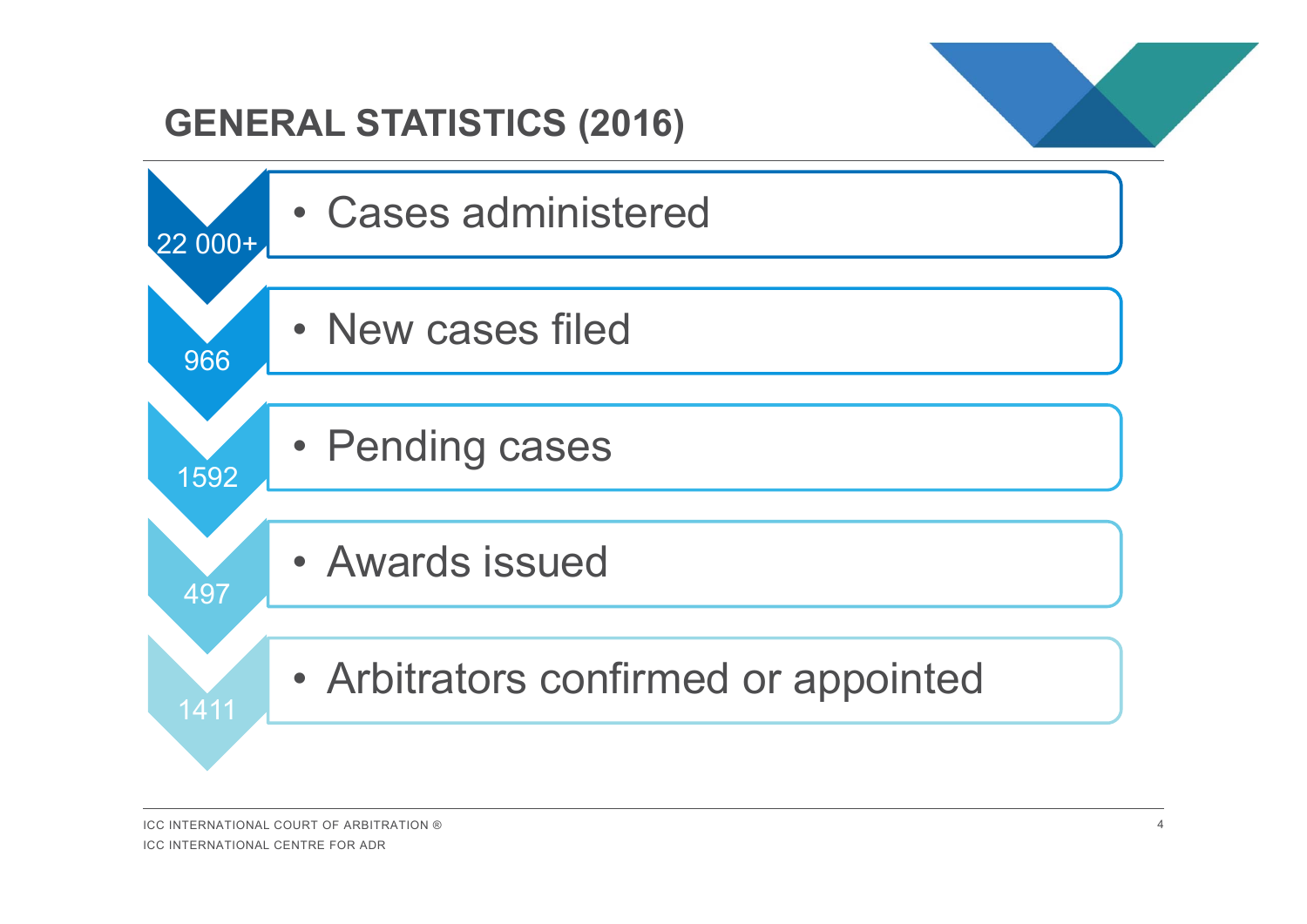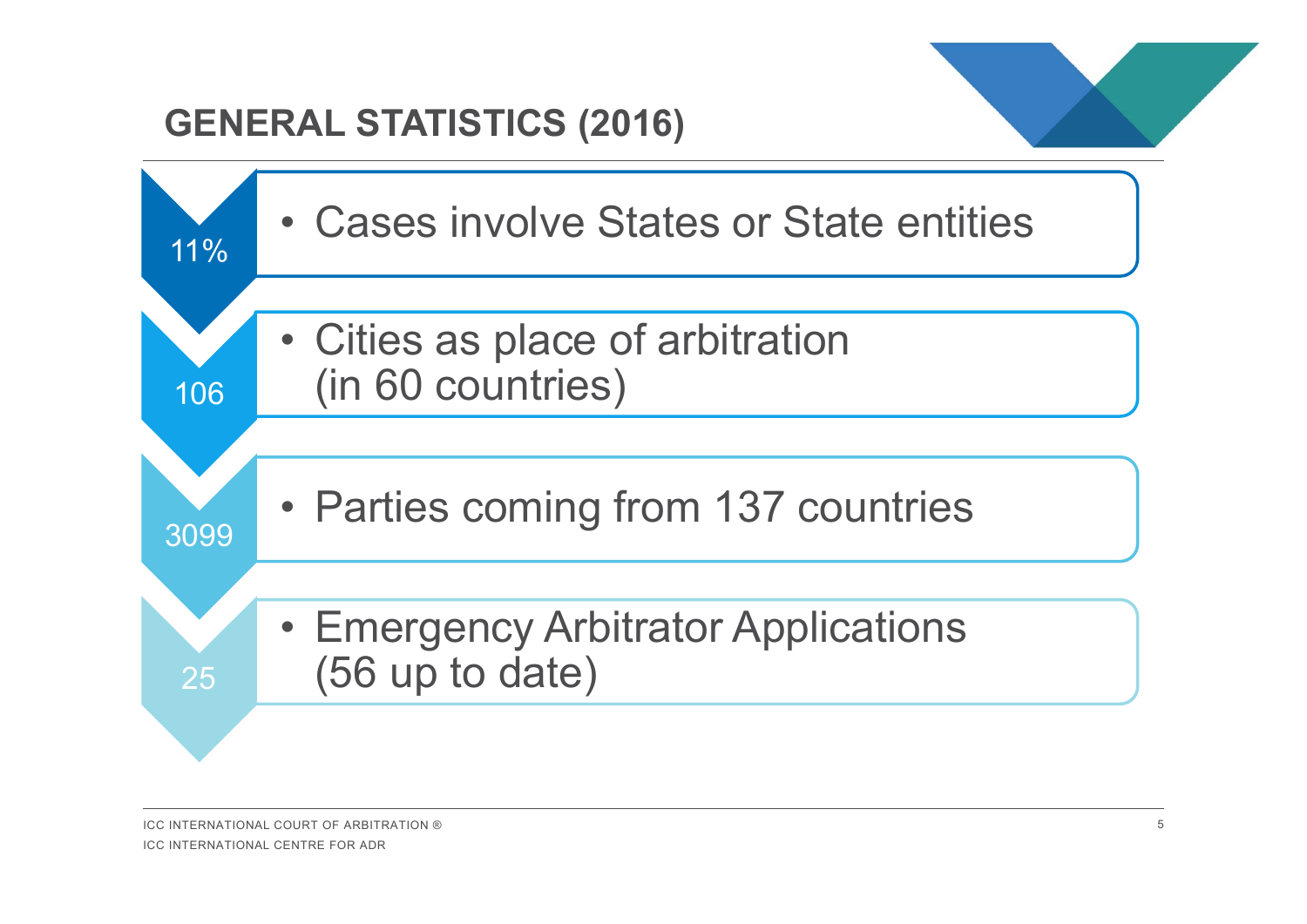

## **GENERAL STATISTICS: NUMBER OF CASES**



ICC INTERNATIONAL COURT OF ARBITRATION ® ICC INTERNATIONAL CENTRE FOR ADR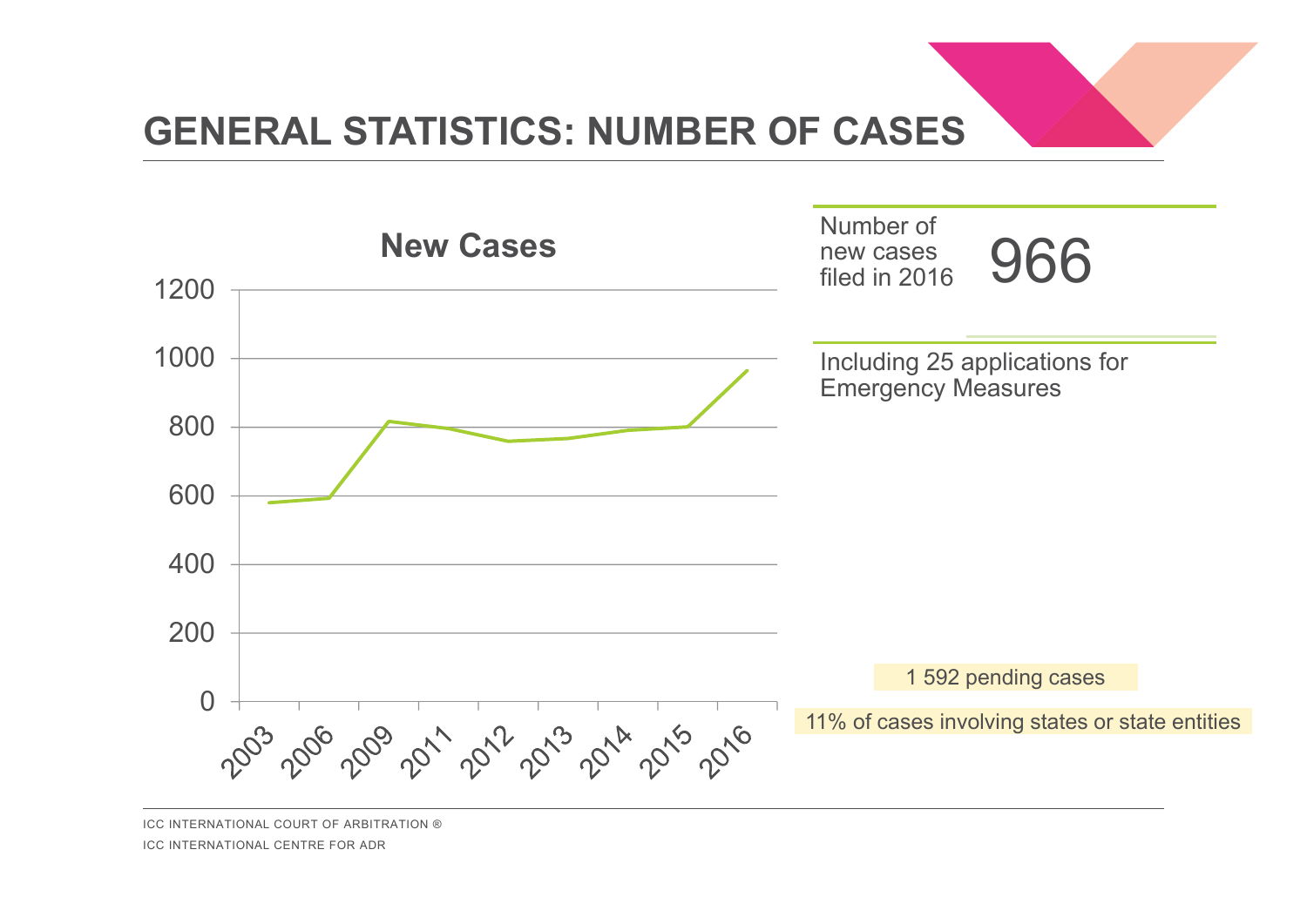## **HISTORY OF A CASE**



ICC INTERNATIONAL COURT OF ARBITRATION ® ICC INTERNATIONAL CENTRE FOR ADR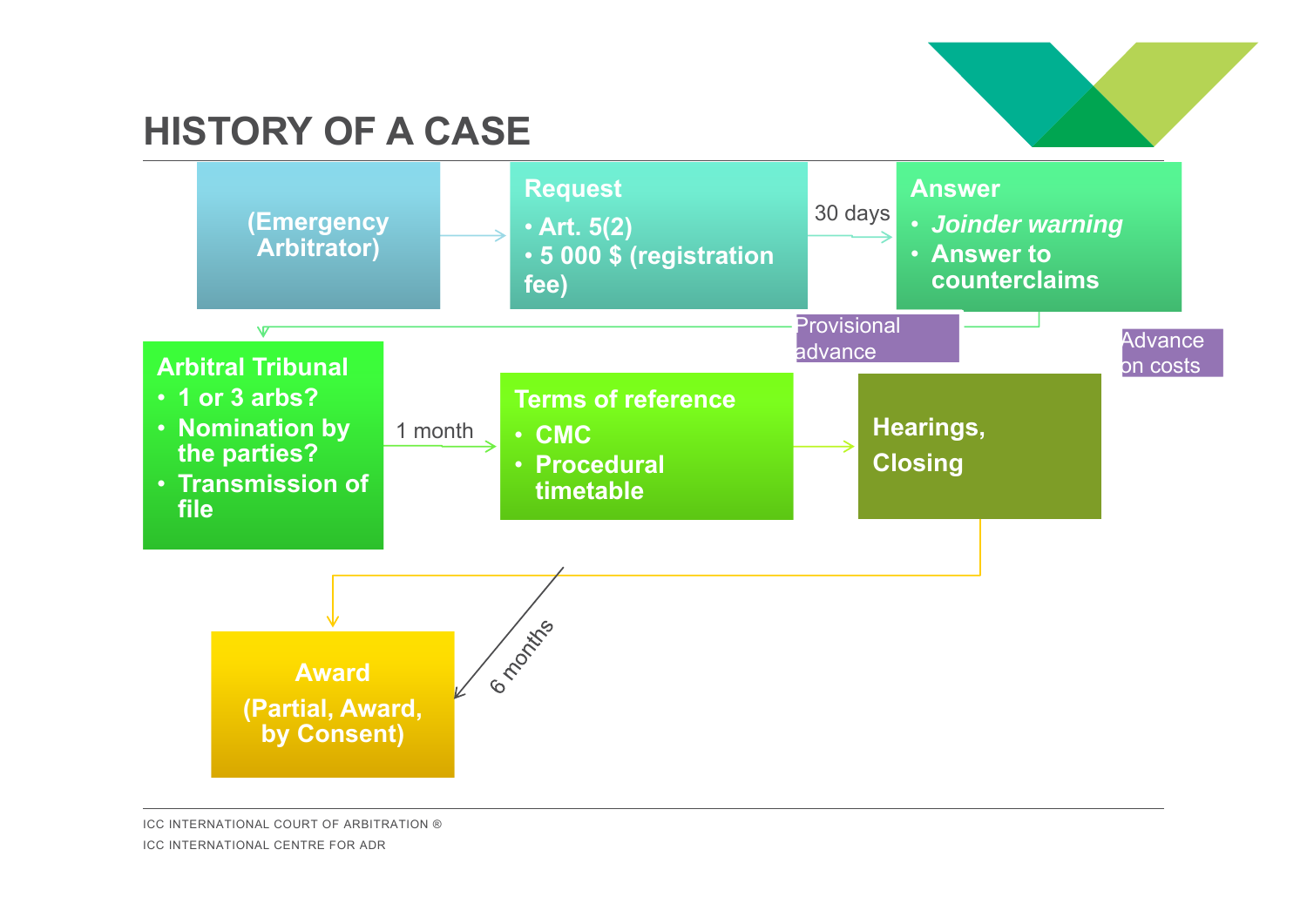

#### **ECONOMICS SECTORS 2016**

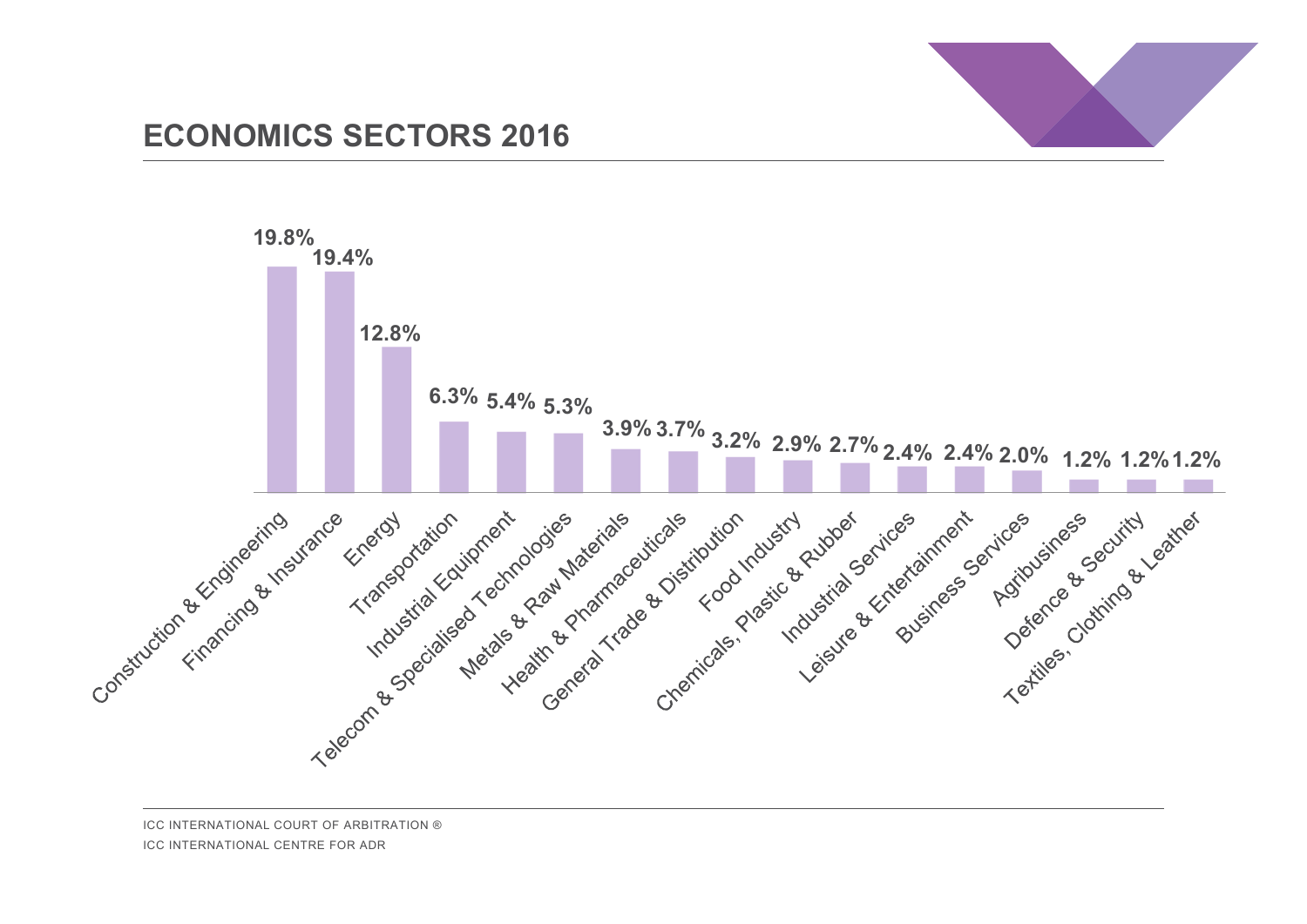

#### **AMOUNT IN DISPUTE IN PENDING CASES (JANUARY 2017)**



ICC INTERNATIONAL COURT OF ARBITRATION ® ICC INTERNATIONAL CENTRE FOR ADR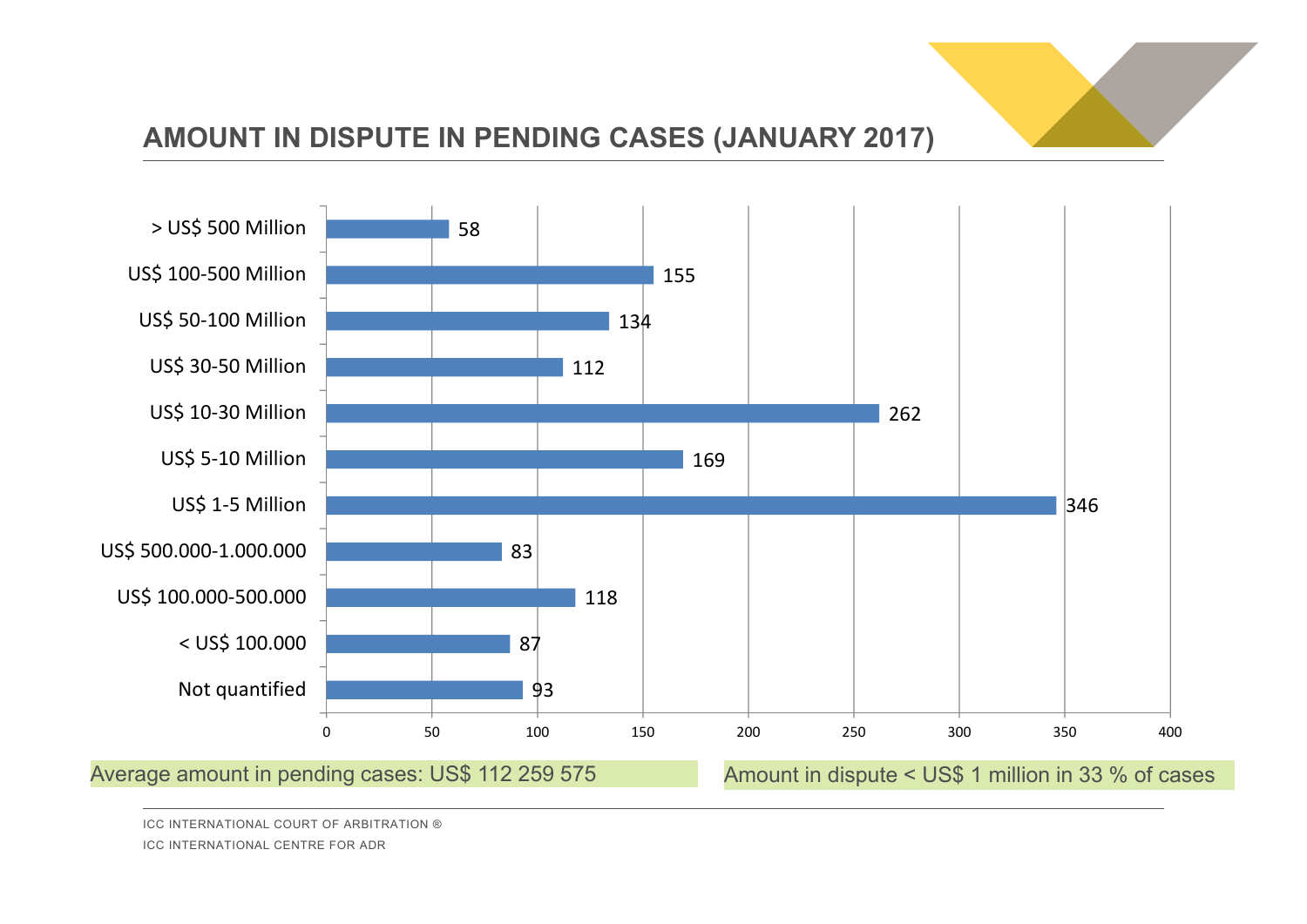

#### **PLACES OF ARBITRATION 2016**

•**Place of arbitration fixed by the Court in 15% of cases**

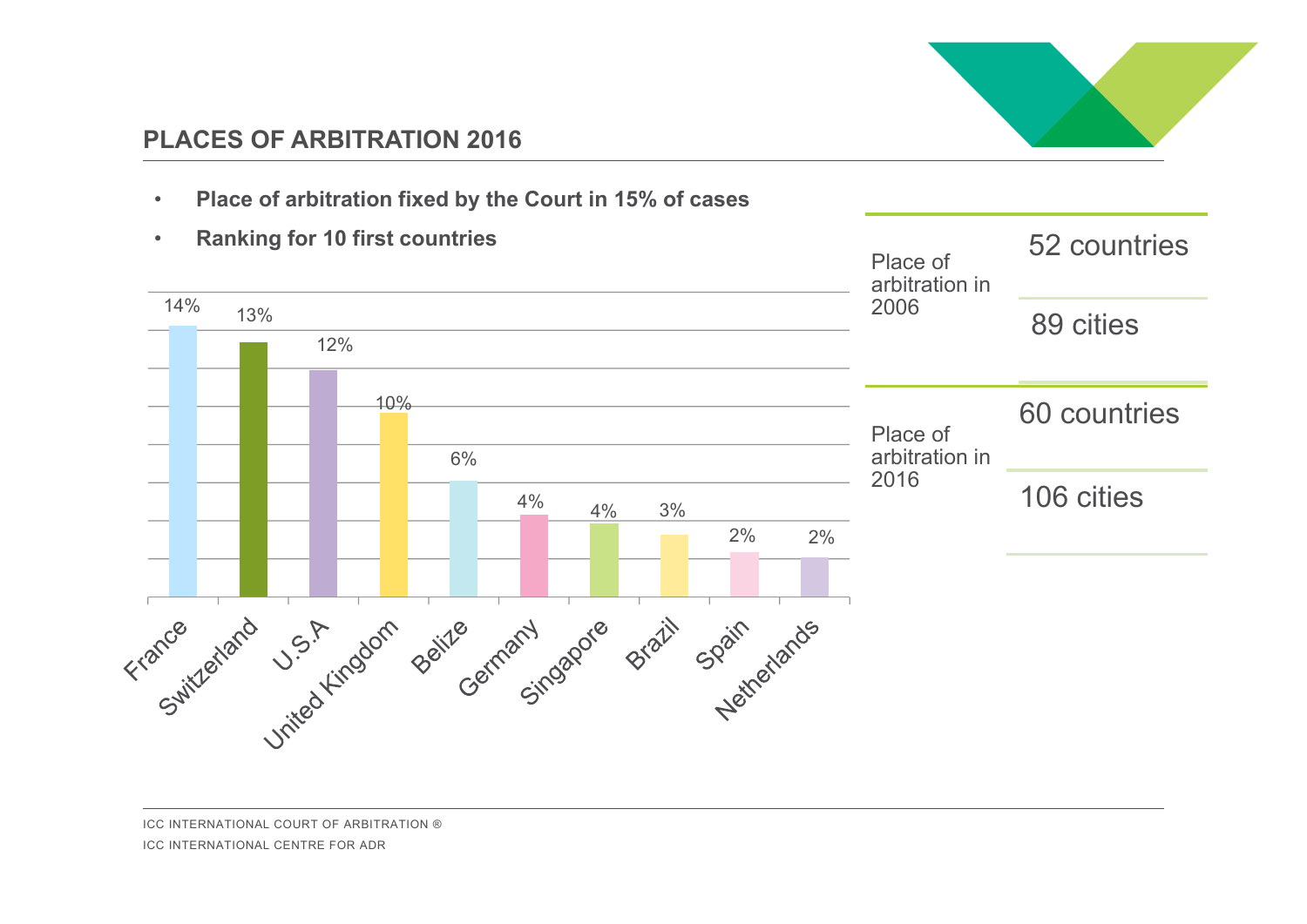

### **DIVERSITY OF ICC ARBITRATION: PARTIES**

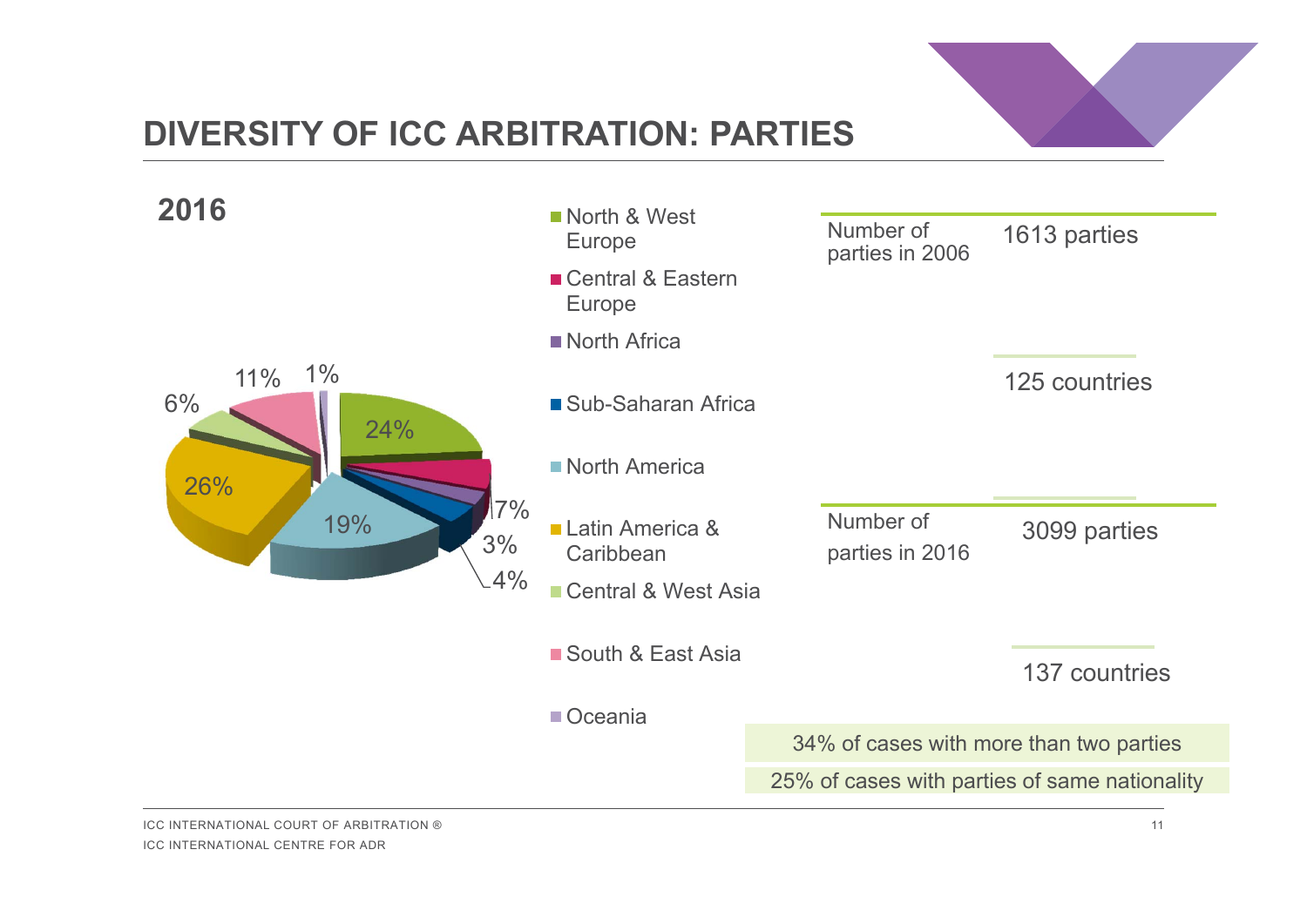

### **THE INTERNATIONAL COURT OF ARBITRATION**

| <b>International Court of Arbitration</b>                                                                                                                                                                                                                                                                           | <b>Arbitral Tribunal</b>                                                                                                                                                                                                                                                                                                                                                                                         |
|---------------------------------------------------------------------------------------------------------------------------------------------------------------------------------------------------------------------------------------------------------------------------------------------------------------------|------------------------------------------------------------------------------------------------------------------------------------------------------------------------------------------------------------------------------------------------------------------------------------------------------------------------------------------------------------------------------------------------------------------|
| (HQ in Paris)                                                                                                                                                                                                                                                                                                       | (any place in the world)                                                                                                                                                                                                                                                                                                                                                                                         |
| Does not settle itself disputes<br><b>Supervises the work of the Arbitral</b><br>Tribunals and administers the<br>proceedings<br>- Constitution of the Arbitral Tribunal<br><b>Control of time limits under the Rules</b><br><b>Award scrutiny</b><br><b>Fixes arbitrator's fees and</b><br>administrative expenses | Decision on the merits of the case<br>$\overline{\phantom{a}}$<br><b>Management of the case in</b><br>$\overline{\phantom{a}}$<br>consultation with the parties<br><b>Principles of rapid, diligent and</b><br>$\overline{\phantom{a}}$<br>contradictory process<br>Draft the terms of reference, renders<br>$\equiv$<br>procedural orders and awards<br>Decides on the allocation of costs<br>among the parties |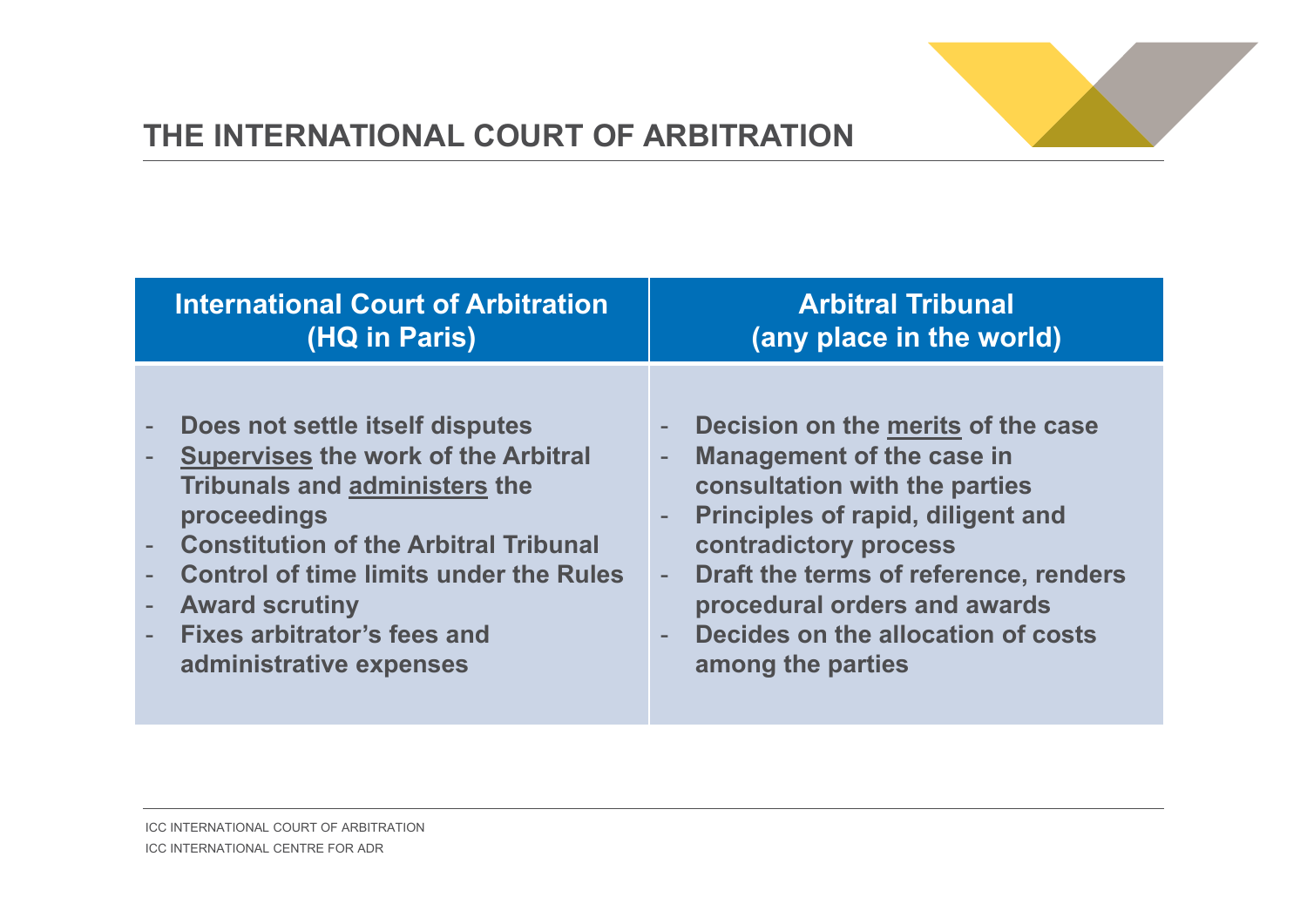

### **THE INTERNATIONAL COURT OF ARBITRATION**

| Founded in<br>1923 | To date: 22,000 cases<br>The Court sessions are in French and English but can sometimes be in Spanish or<br>German |                                     |
|--------------------|--------------------------------------------------------------------------------------------------------------------|-------------------------------------|
|                    |                                                                                                                    |                                     |
|                    | Members of the Court are appointed for renewable 3 year term by the World<br>Council of the ICC                    |                                     |
| Composition        | <b>One President: Alexis Mourre</b>                                                                                |                                     |
|                    | <b>15 Vice-Presidents</b>                                                                                          |                                     |
|                    | 145 Members from 84 countries and territories                                                                      |                                     |
| <b>Sessions</b>    | <b>Committee sessions</b>                                                                                          | Weekly                              |
|                    |                                                                                                                    | 3 Court members                     |
|                    |                                                                                                                    | All type of decisions               |
|                    | <b>Plenary sessions</b>                                                                                            | Monthly                             |
|                    |                                                                                                                    | Open to all Court members           |
|                    |                                                                                                                    | Challenges, majority awards, States |
|                    |                                                                                                                    |                                     |

ICC INTERNATIONAL COURT OF ARBITRATION ICC INTERNATIONAL CENTRE FOR ADR ICC INTERNATIONAL CENTRE FOR ADR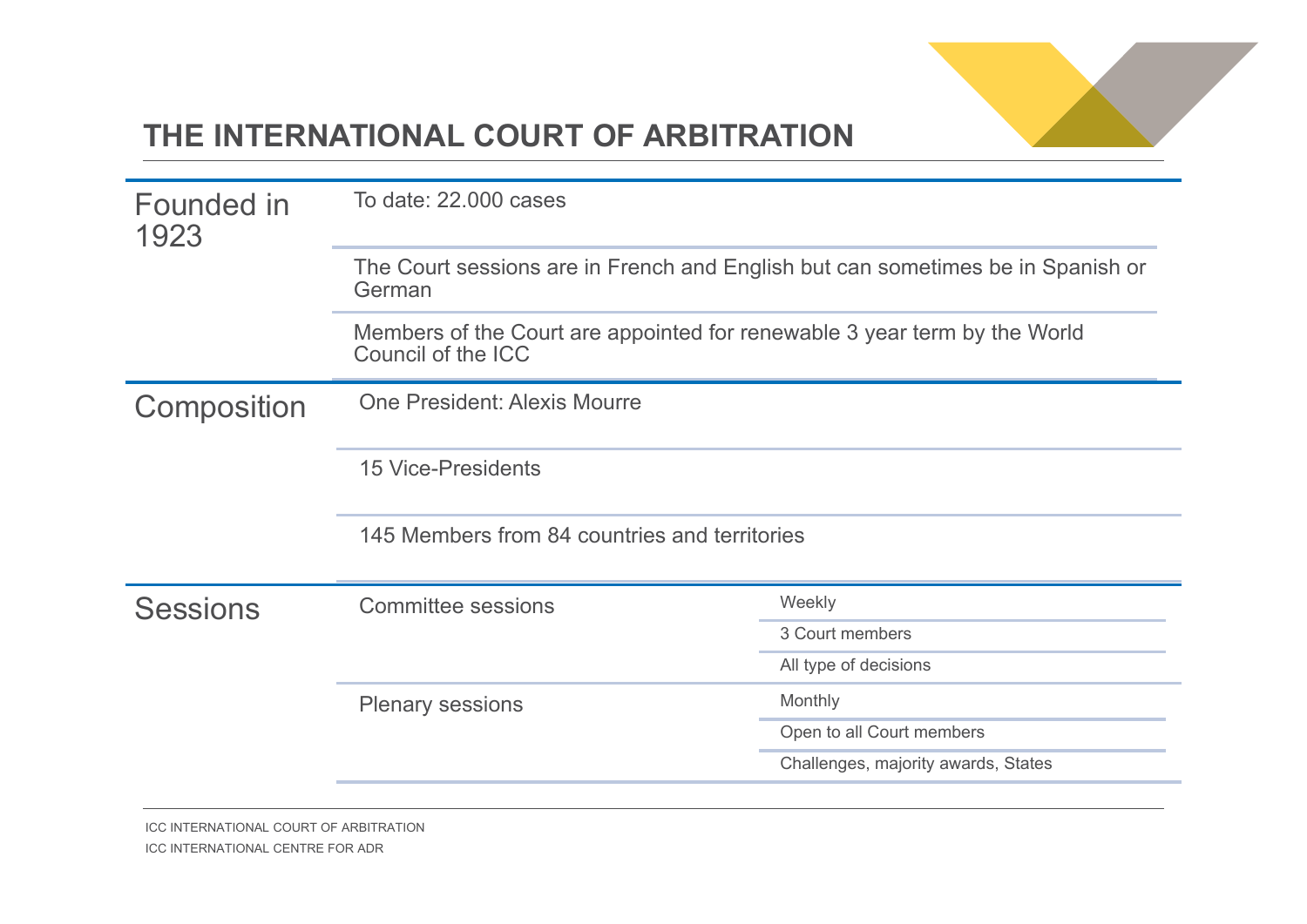

### **THE ICC SECRETARIAT**



ICC INTERNATIONAL COURT OF ARBITRATION ® ICC INTERNATIONAL CENTRE FOR ADR

ICC Institute Training on Int'l Contracts level I Paris, 1 June 2016 [AGF]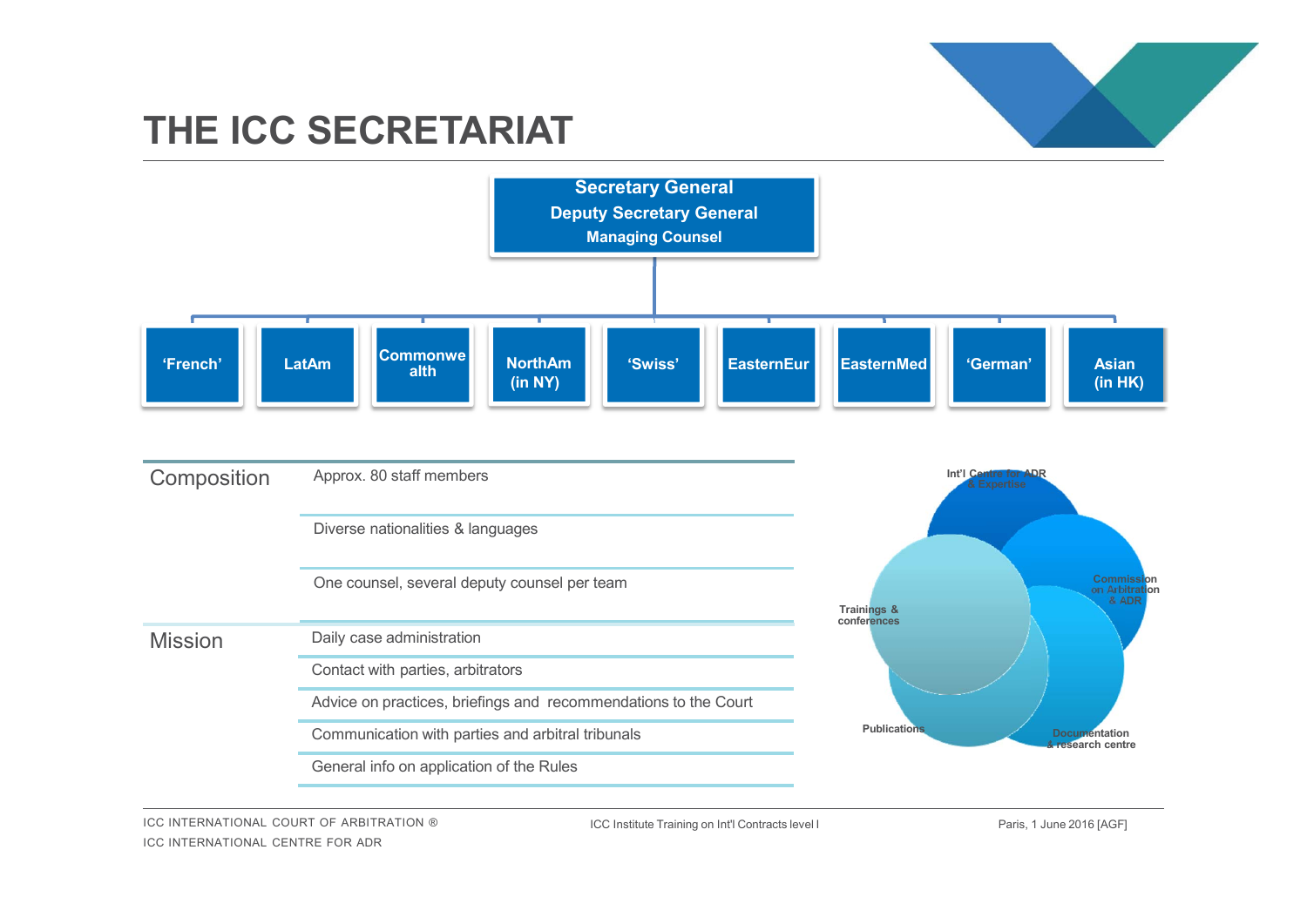

## **MAIN ASPECTS OF ICC ARBITRATION**

#### 1. Control over the arbitrators

- constitution of AT (confirmation, nomination SG, Court)
- challenge, replacement

#### 2. Control over the procedure

- jurisdiction: Art. 6 (3)-(4)
- complexe proceedings: Art. 7-10
- control of time limits and extensions (TOR, award, modified time limits Art. 38)

#### 3. Control over the costs

- fixing of advance on costs (arbitrators' fees, expenses, administrative fee)
- reajustment of the advance on costs (change in the amount in dispute, withdrawal of claims, increased complexity of the case, time spent & efficiency of the arbitrator)
- separate advance on costs

#### 4. Control over the award

- scrutiny of award
- approval or non-approval
- Addendum/ Decision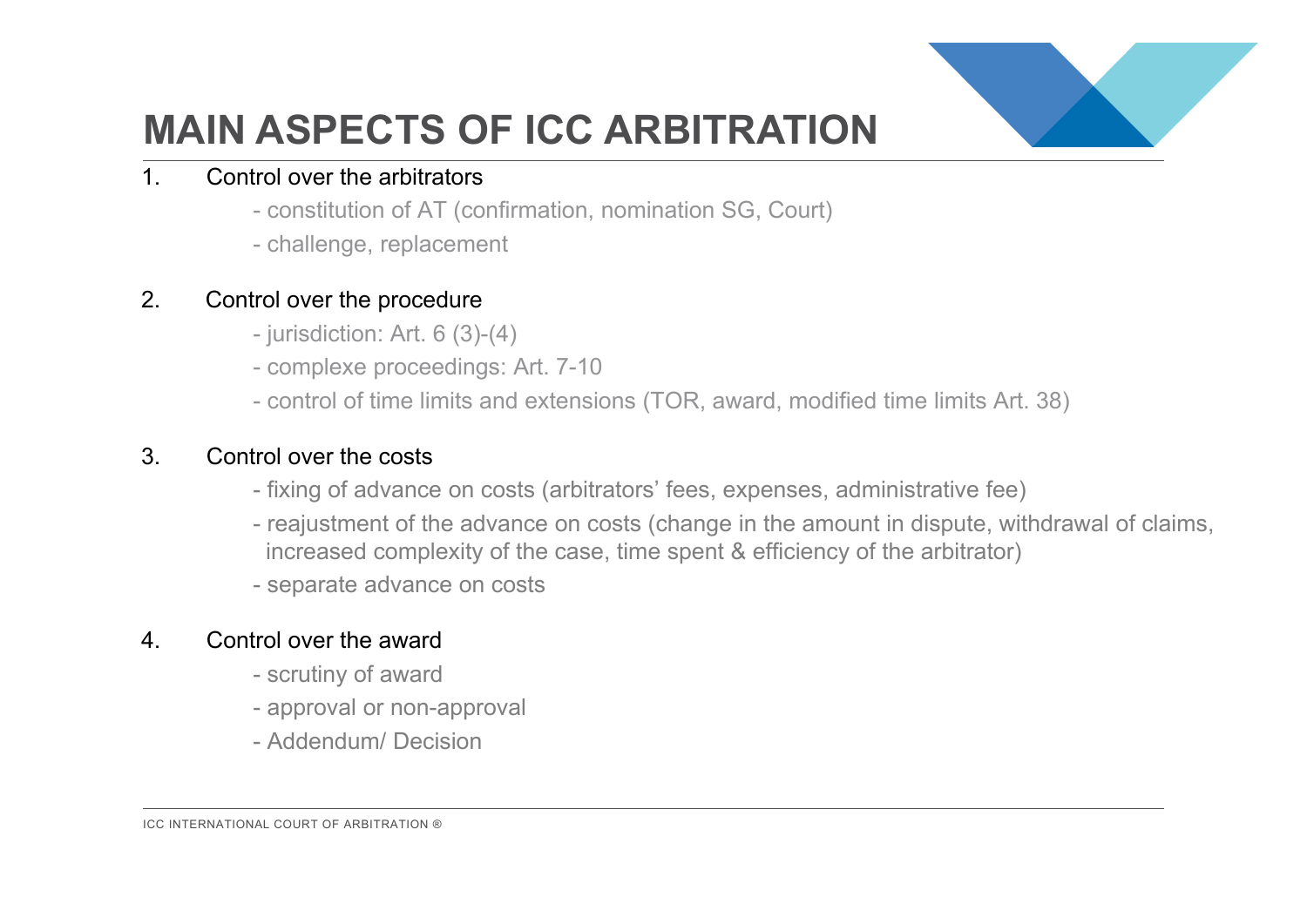

### **ICA ADMINISTERS ARBITRATIONS UNDER THE RULES**

Prima facie jurisdiction over parties and/or claims (art. 6(4) i) ii))

Consolidation of cases (art. 10)

Place of arbitration (art. 18)

Number of arbitrators/ confirmation/ challenge/ replacement (art. 12-15)

Advances on costs/ separate aoc/ arbitrators' fees (art. 37 & Appendix III)

Approval TOR if lack of signature or lack of participation of one party (art. 23(3)

Scrutiny of award (art. 34)

ICC INTERNATIONAL COURT OF ARBITRATION ®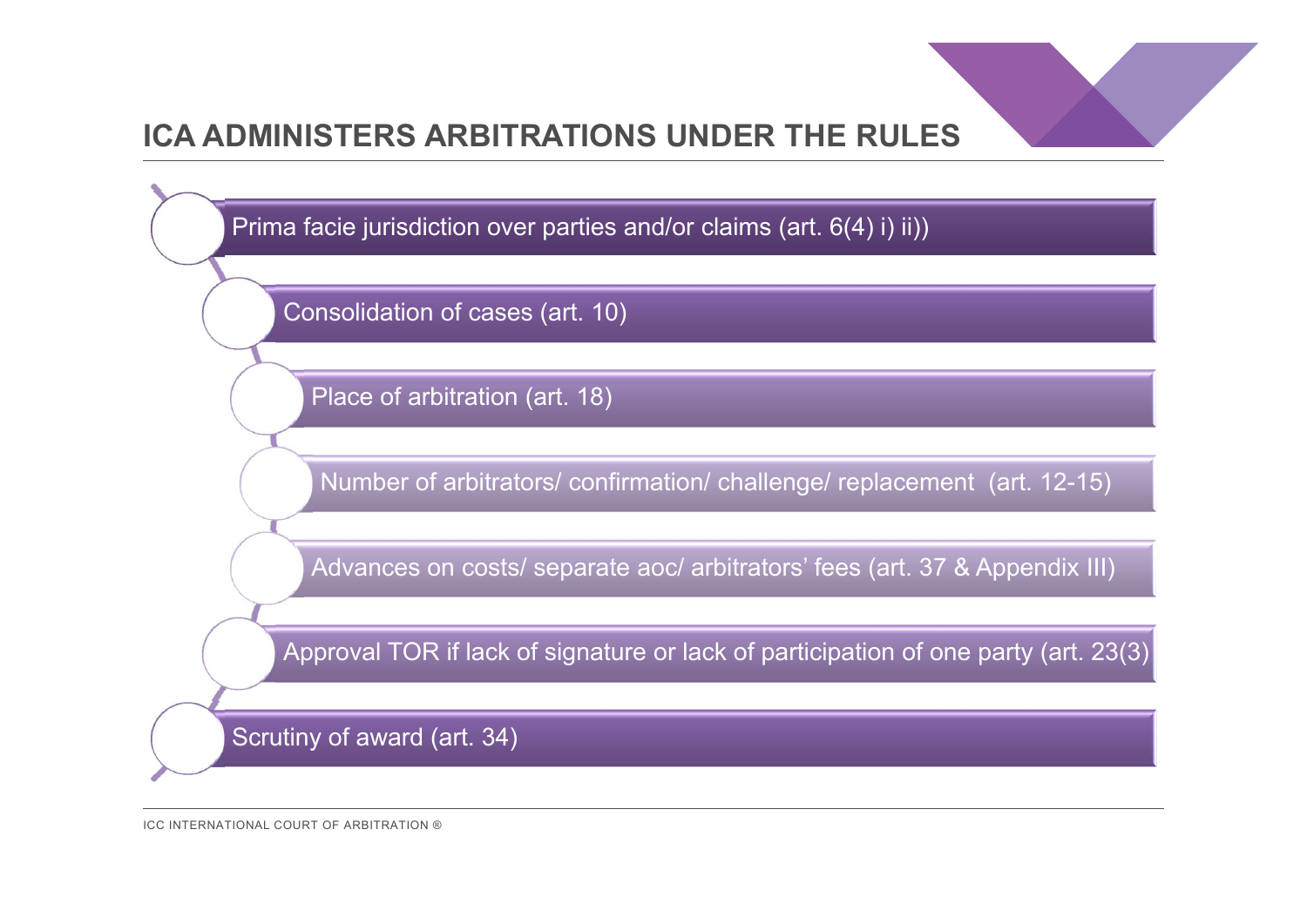

## **Arbitrator selection**

ICC INTERNATIONAL COURT OF ARBITRATION ®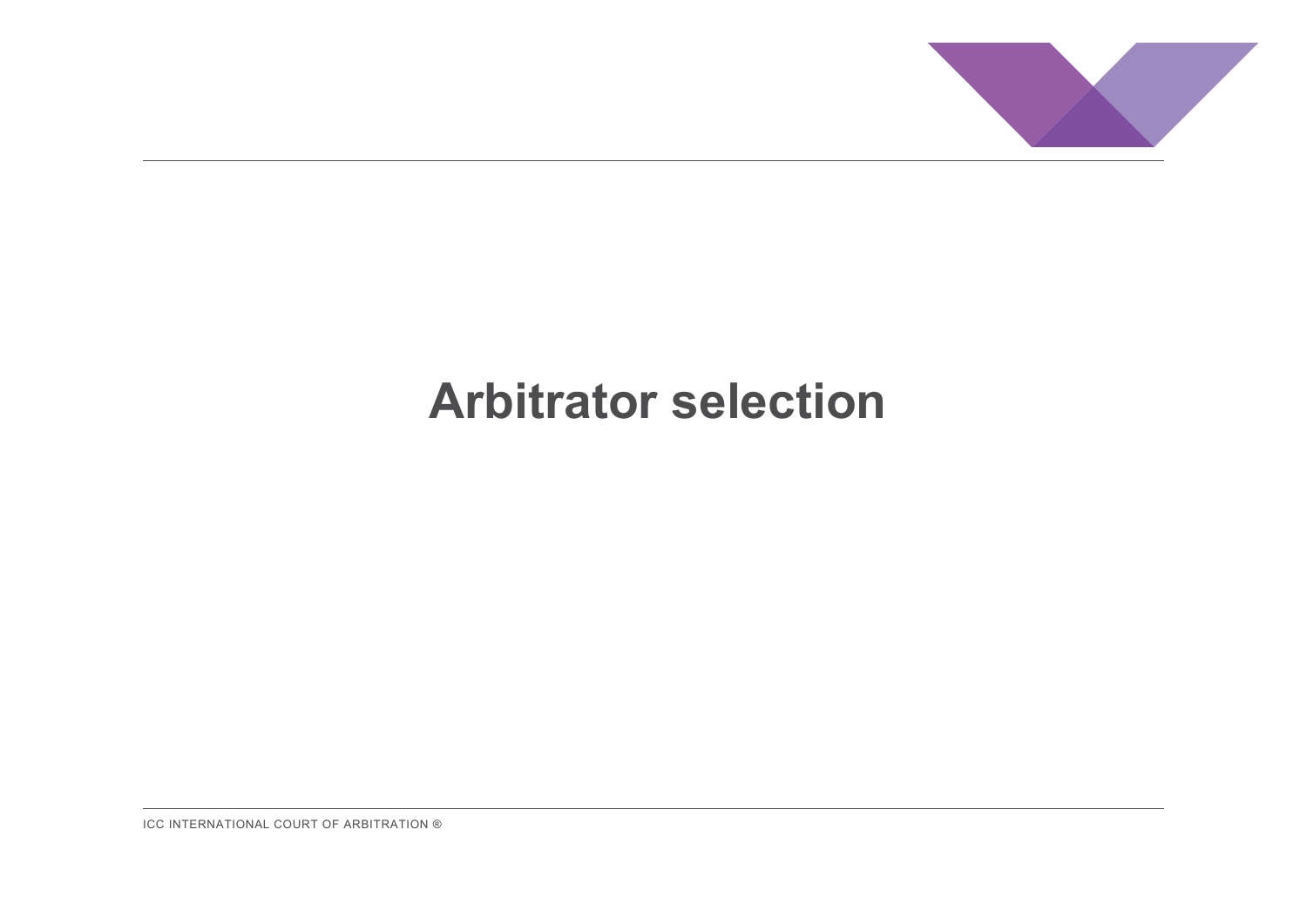

- $\bullet$  Constitution of the arbitral tribunal is subject to party autonomy in most arbitration laws and institutional rules
- $\bullet$  Such possibility, in particular, the parties' right to select "their" arbitrators is perceived as one of the most important features of arbitration
- $\bullet$  Limits of party autonomy regarding arbitrator selection
	- Independence and Impartiality of the arbitrators
	- Equality of the parties' rights in the selection process has to be observed ("Dutco") (eg Article 12(8) of the ICC Rules)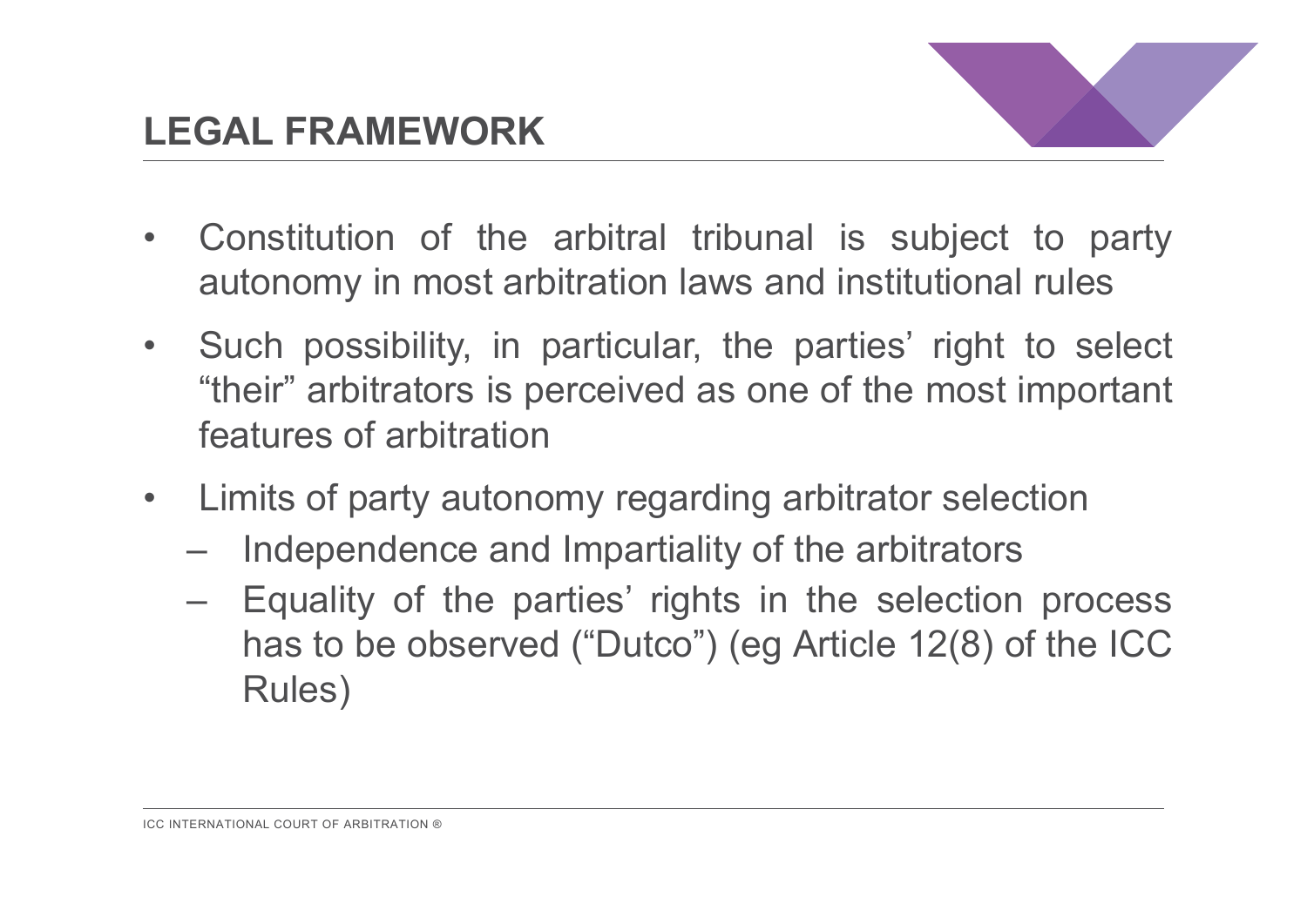## **NUMBER OF ARBITRATORS UNDER THE ICC RULES**

### **Number of Arbitrators**

• The disputes shall be decided by a **sole arbitrator** or by **three arbitrators**. (Article 12(1))

#### **Default**

- Where the parties have not agreed upon the number of arbitrators, the Court shall appoint <sup>a</sup> **sole arbitrator**, save where it appears to the Court that the dispute is such as to warrant the appointment of three arbitrators.
- In such case, the claimant shall nominate an arbitrator within <sup>a</sup> period of **15 days** from the receipt of the notification of the decision of the Court, and the respondent shall nominate an arbitrator within <sup>a</sup> period of **15 days** from the receipt of the notification of the nomination made by the claimant. If <sup>a</sup> party fails to nominate an arbitrator, the appointment shall be made by the Court. (Article 12(2))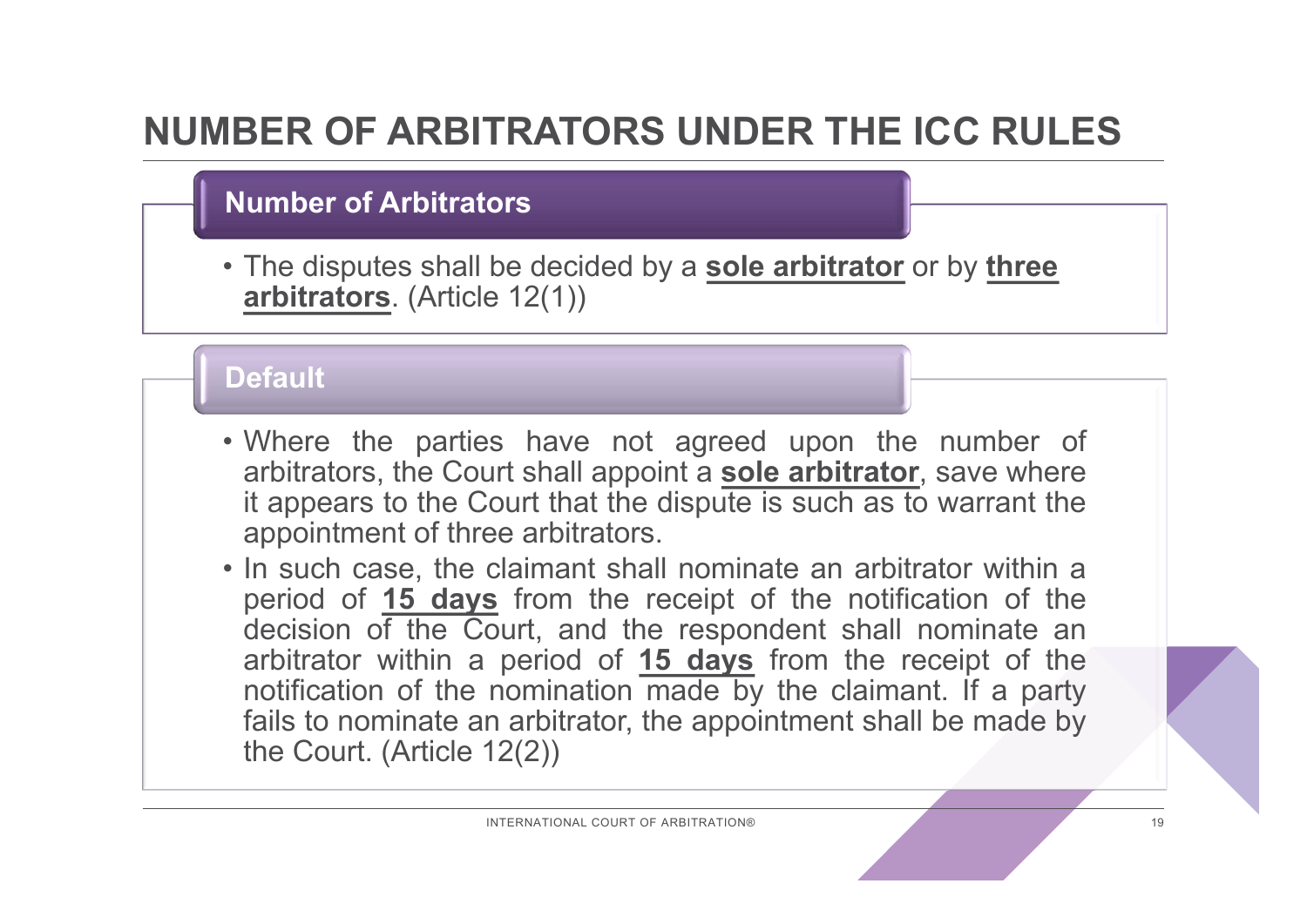## **OPTIONS WHEN DRAFTING THE ARBITRATION AGREEMENT**

- •**Determining the number of the arbitrators**
- $\bullet$  **Determining the method of determining the number of arbitrators**
	- Number of arbitrators depending on amount in disputes
- $\bullet$  **Determining the method of selection of arbitrators**
	- Who may nominate
	- List procedure who compiles the list
- $\bullet$  **Determining certain requirements / characteristics the members of the arbitral tribunal must fulfil (or must not fulfil)**
	- Nationality
	- Qualification
- •**Identifying individuals**
- $\bullet$  **After commencement reduced options depending on agreement with the other party/parties**

ICC INTERNATIONAL COURT OF ARBITRATION ®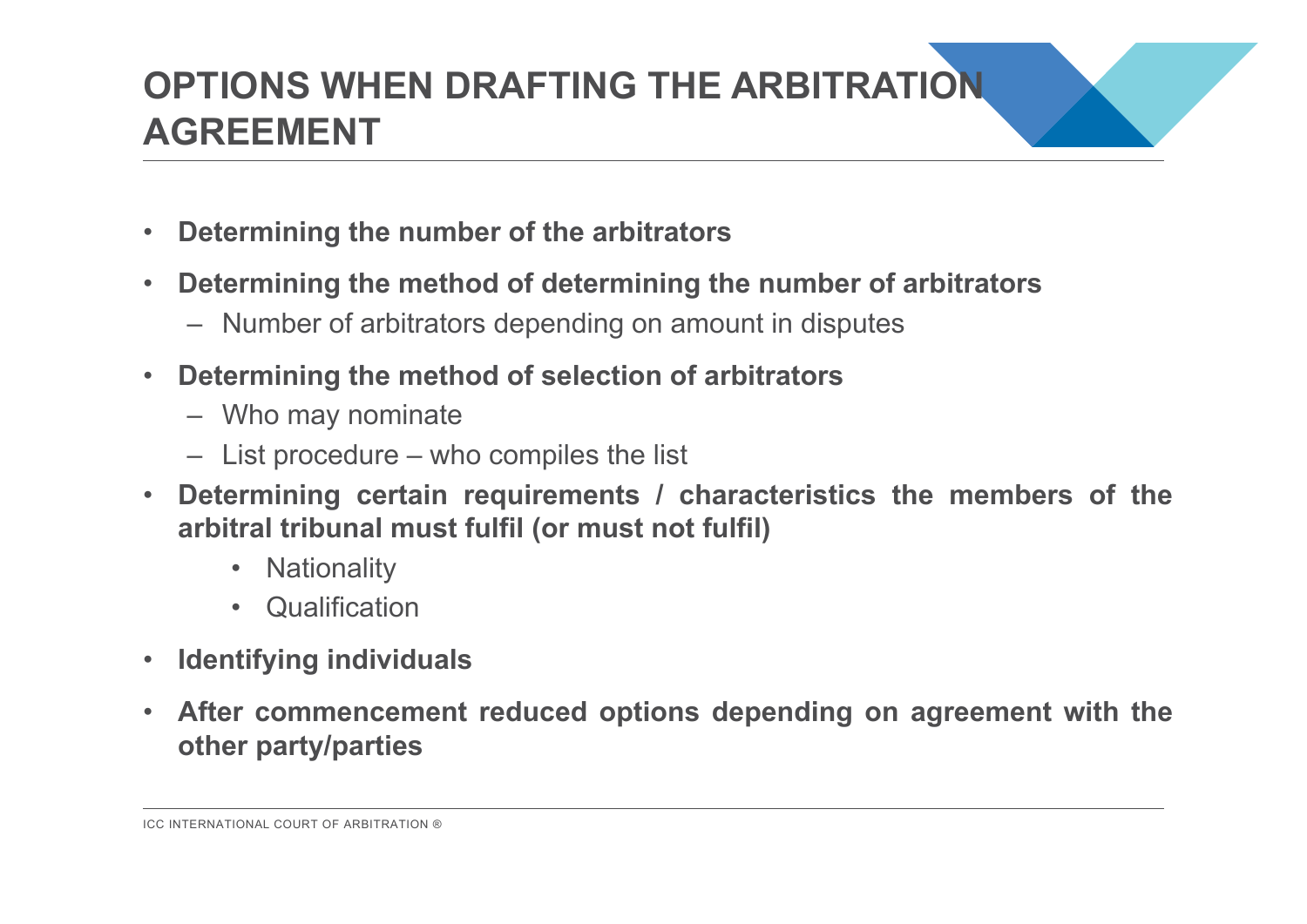### **RELEVANCE OF ARBITRATOR SELECTION FOR PROCEDURE**



- • **Numbers of arbitrators:**
	- Speed / Efficiency of the conduct of the proceedings: 1
	- Costs: 1
	- Minimizing risks of procedural or substantive errors: 3
- $\bullet$  **Individual choices:**
	- Style of conduct of proceedings
		- "Civil law style" <sup>v</sup> "Common law" style
			- • Indication of legal assessment of arbitral tribunal in settlement discussions / decisions on taking of evidence
			- • Reluctance / Tendency to rely on certain procedural instruments, e.g. cross examination, document production
		- Individual expectations
			- E.g. chess clock
	- **Legal assessment of the case**
		- Certain traditions of contract interpretation / assessment of damages / standard of evidence / legal minded <sup>v</sup> economically minded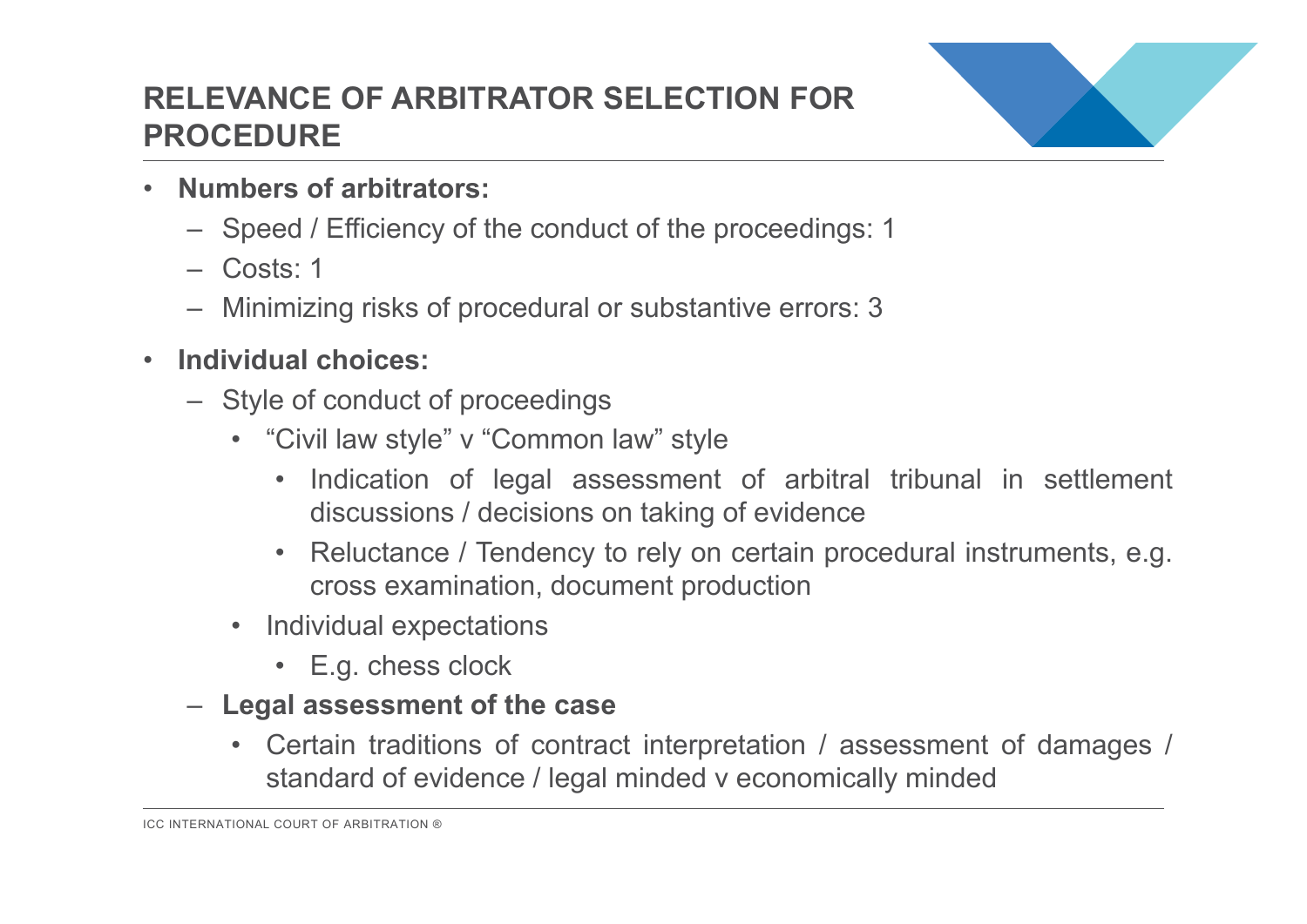#### **2016 ICC arbitral tribunals**

| 56%  | . Nominations by parties and confirmed by Secretary General or Court          |                                    |
|------|-------------------------------------------------------------------------------|------------------------------------|
| 16%  | • Appointments by Court upon proposal from ICC National Committee<br>or Group |                                    |
| 15%  | • Nominations by co-arbitrators (for presidents)                              |                                    |
| 12%  | <b>Sole</b><br><b>Arbitrator</b><br>• Appointments by Court directly<br>45%   | 3 Member<br><b>Tribunal</b><br>55% |
| 0.3% | • Appointments by an authority other than the Court                           |                                    |

#### < 30% appointments by the Court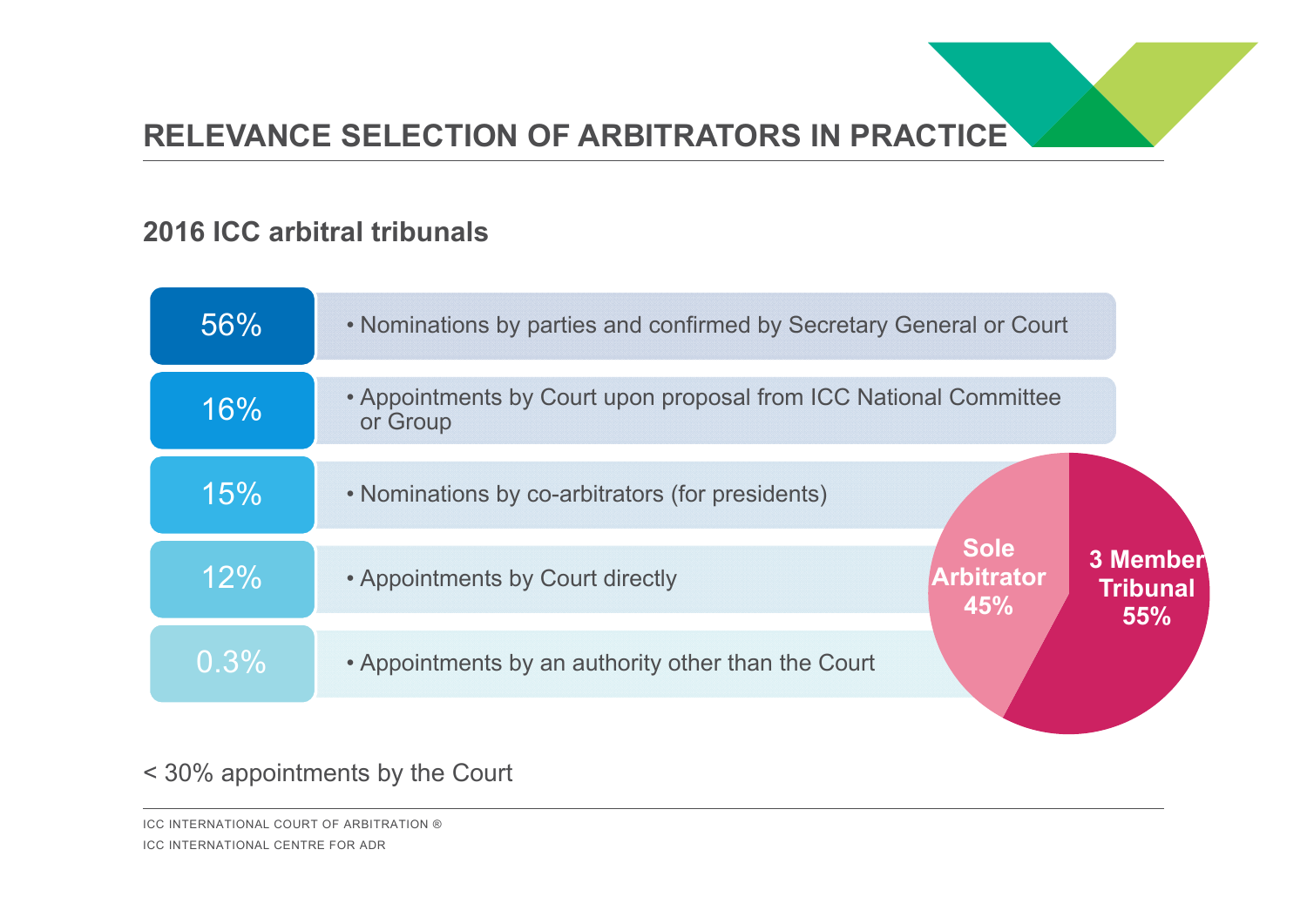

- $\bullet$  The Court shall make the appointment upon proposal of the National Committee, Article 13(3) of the ICC Rules
	- Appointment of arbitrator's who submit <sup>a</sup> qualified statement of acceptance?
	- Appointment of arbitrator who have limited availability?
- • Direct Appointment, Article 13(3), (4) of the ICC Rules:
	- If NC does not make <sup>a</sup> proposal in time / no NC existent
	- Participation of state or state entity
	- Other circumstances make <sup>a</sup> direct appointment necessary
- •Restrictions as to nationality, Article 13(5) of the Rules
- $\bullet$  General criteria:
	- Qualification, experience/expertise in relevant area
	- Arbitration experience
	- Diversification (avoiding repeat appointments, enlarging the pool)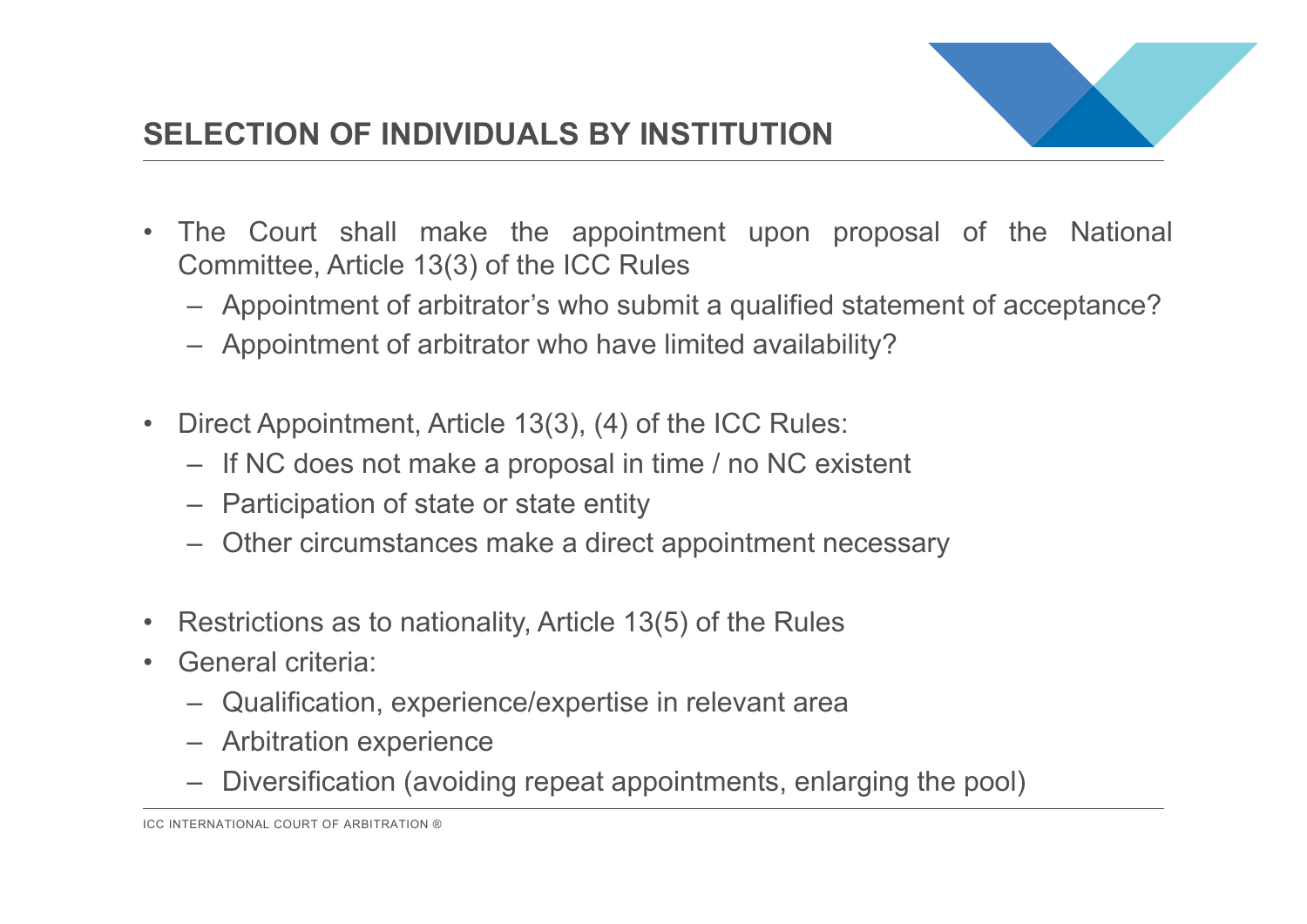

### **DIVERSITY OF ICC ARBITRATION: ARBITRATORS**

#### **2016**

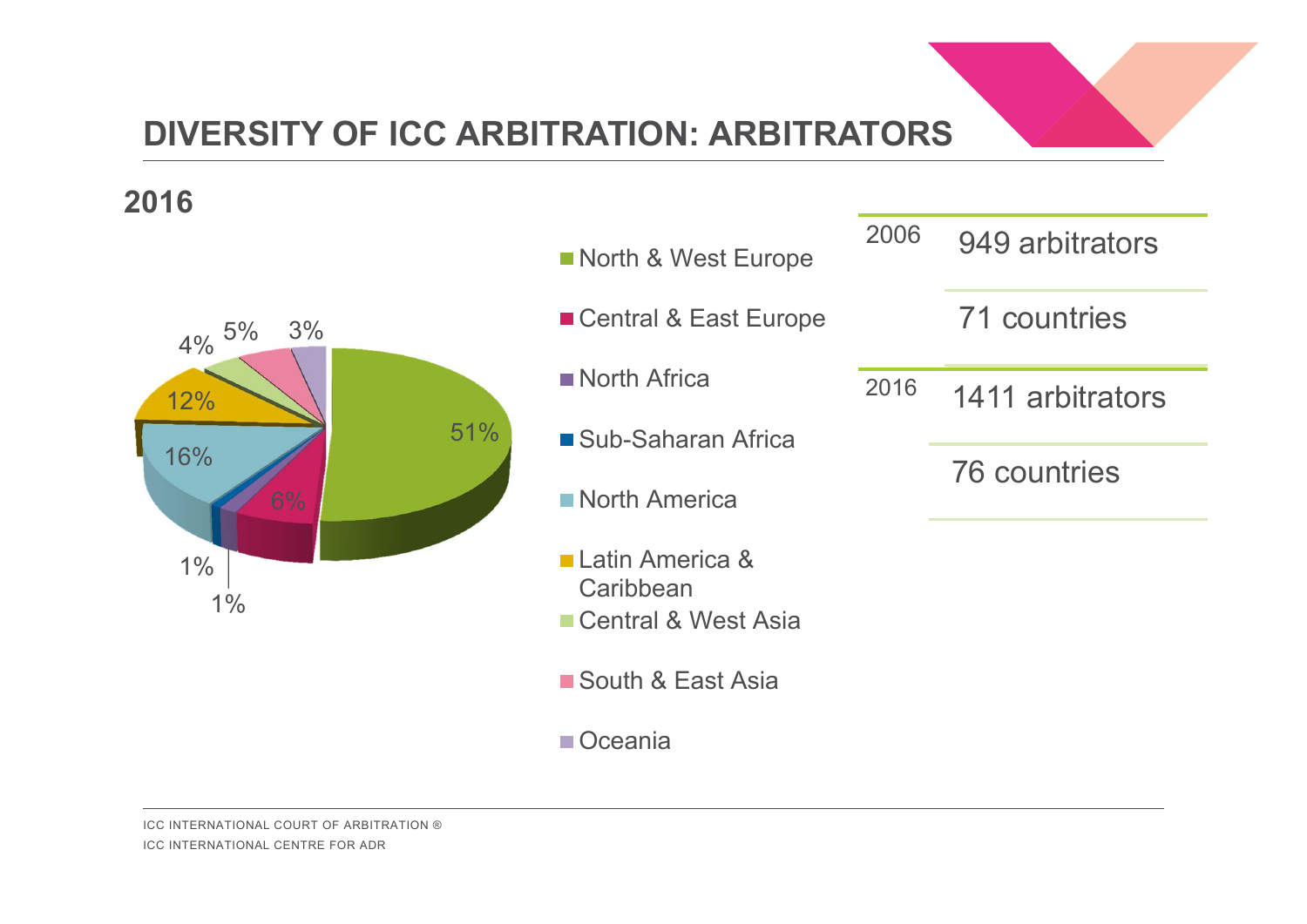

# **Scrutiny of Awards**

ICC INTERNATIONAL COURT OF ARBITRATION ®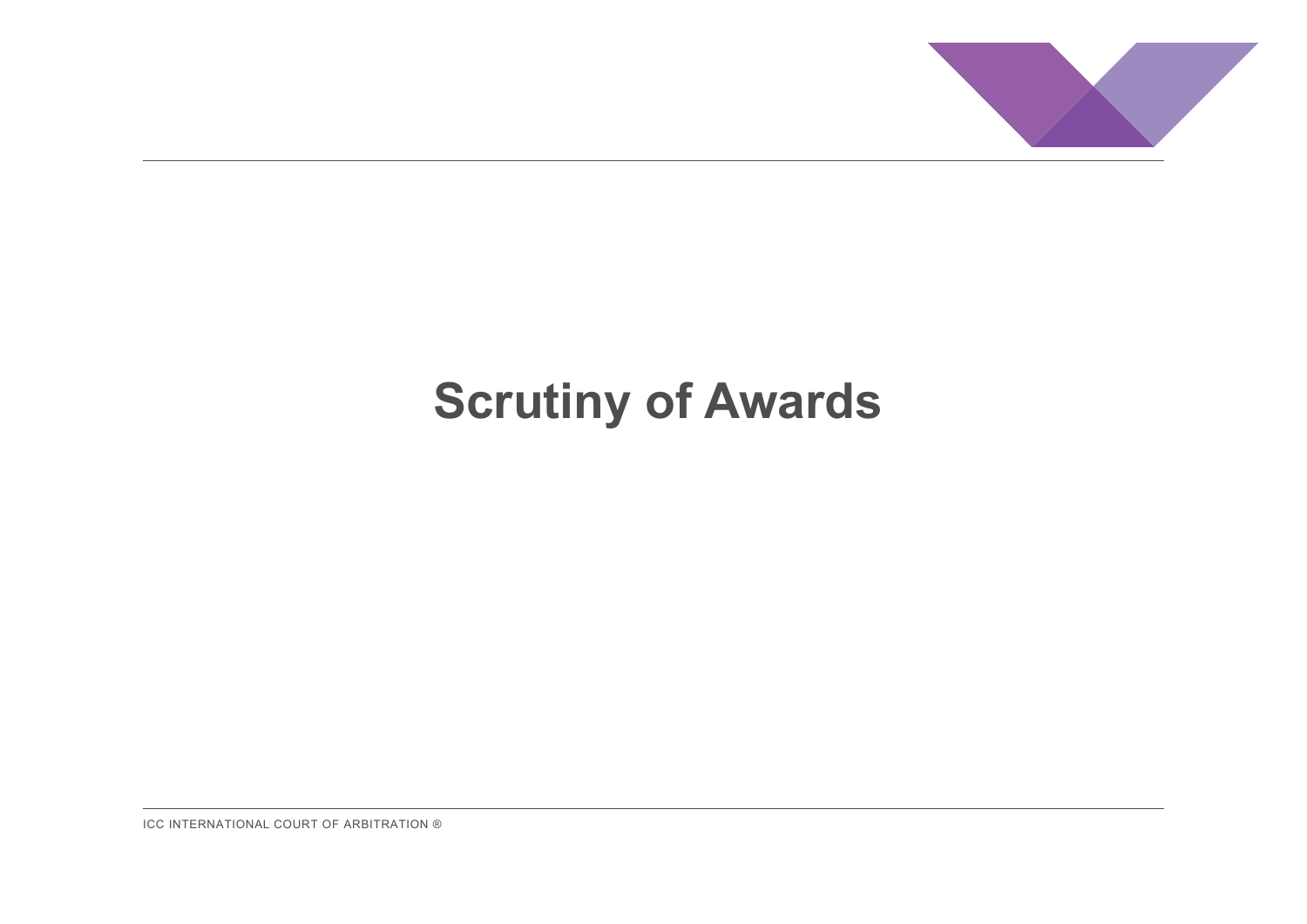

### **SCRUTINY OF AWARD (ART. 34)**



- •Art. 32(2): The award shall state the reasons upon which it is based
- • **App. II, Art. 6:** When the Court scrutinizes draft awards, it considers, to the extent practicable, the requirements of mandatory law at the place of the arbitration.
- • **Art. 42:** In all matters not expressly provided for the Rules, the Court and the AT shall act in the spirit of the rules and make sure that award is enforceable at law.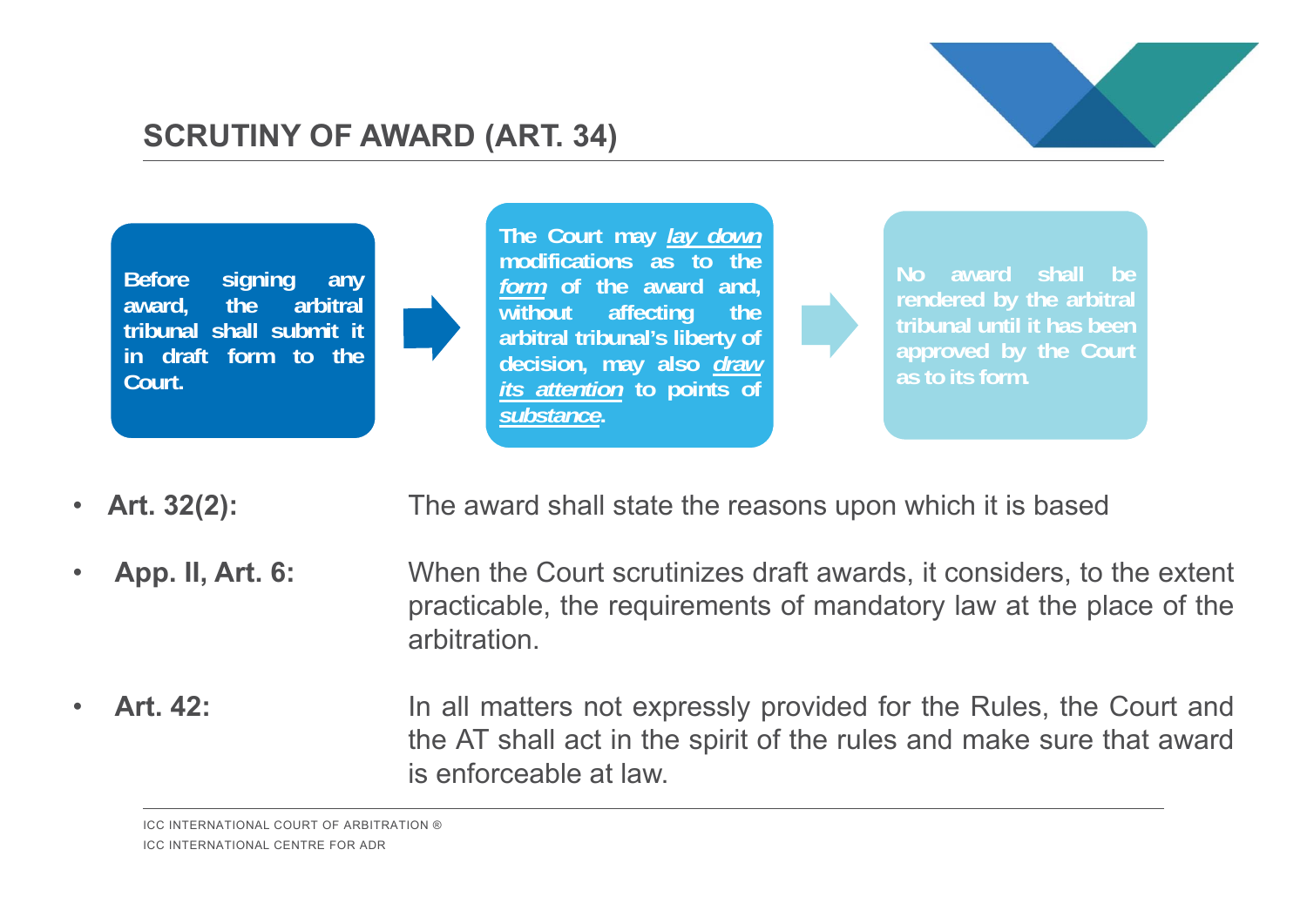### **GENERAL STATISTICS: AWARDS**



ICC INTERNATIONAL COURT OF ARBITRATION ®ICC INTERNATIONAL CENTRE FOR ADR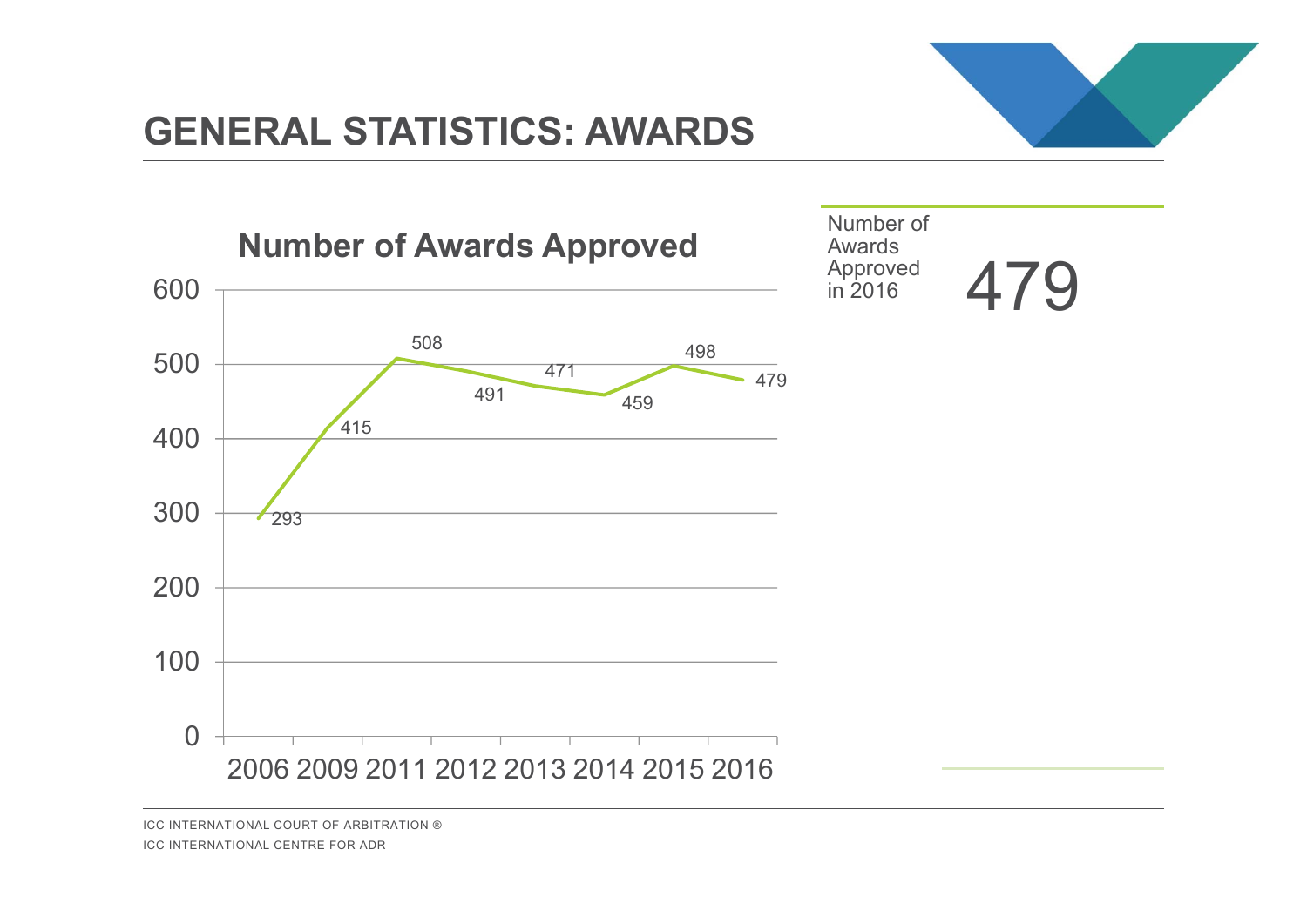#### ICC INTERNATIONAL COURT OF ARBITRATION ®ICC INTERNATIONAL CENTRE FOR ADR

## **2016 AWARDS**

- • **Awards:** 
	- 479 awards approved:
	- 99,4 % of the approved awards were approved with comments ("subject to modification")

64%

-43 awards not approved (9% of awards)

29%

7%



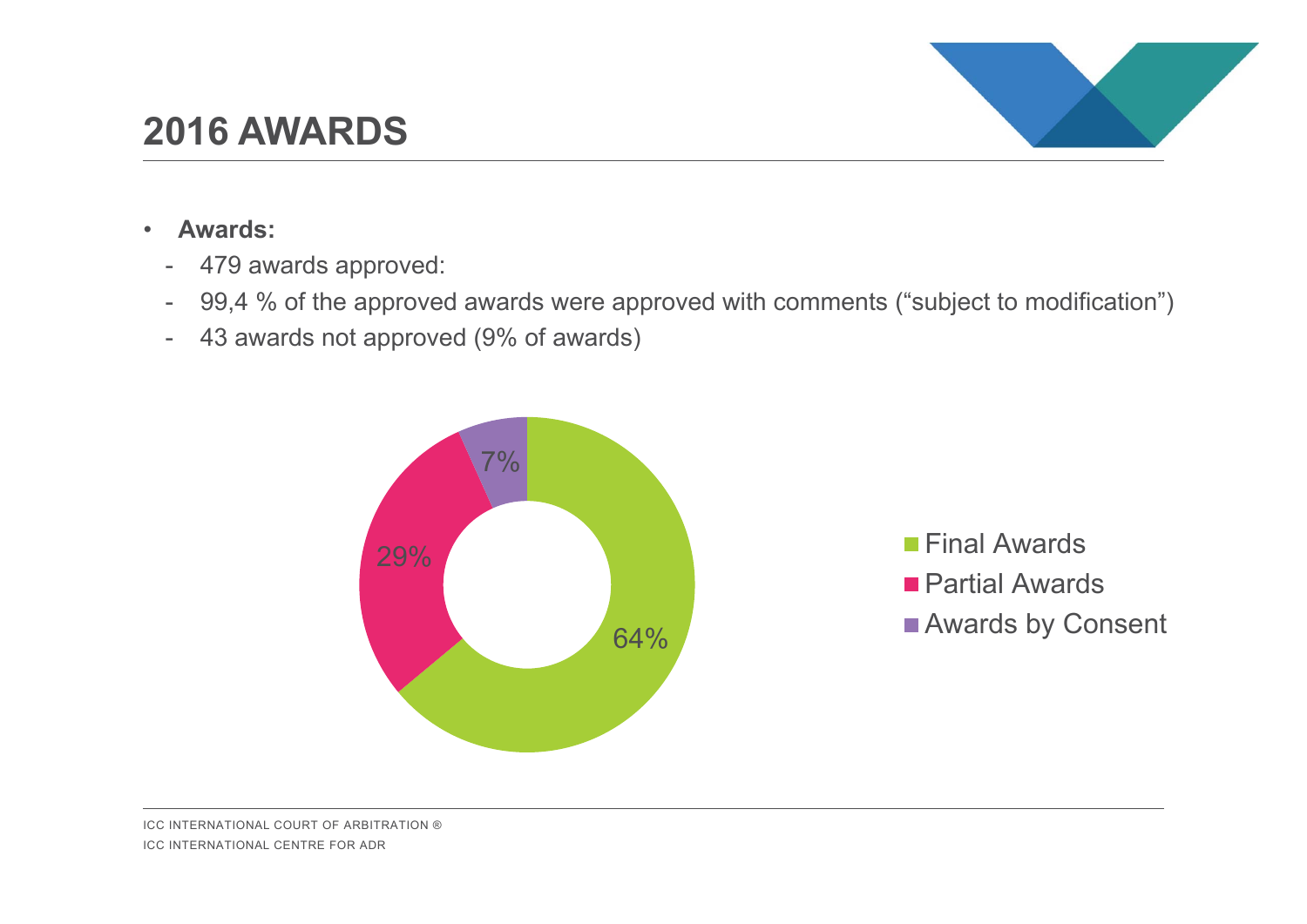

### **SCRUTINY OF AWARD (ART. 33)**

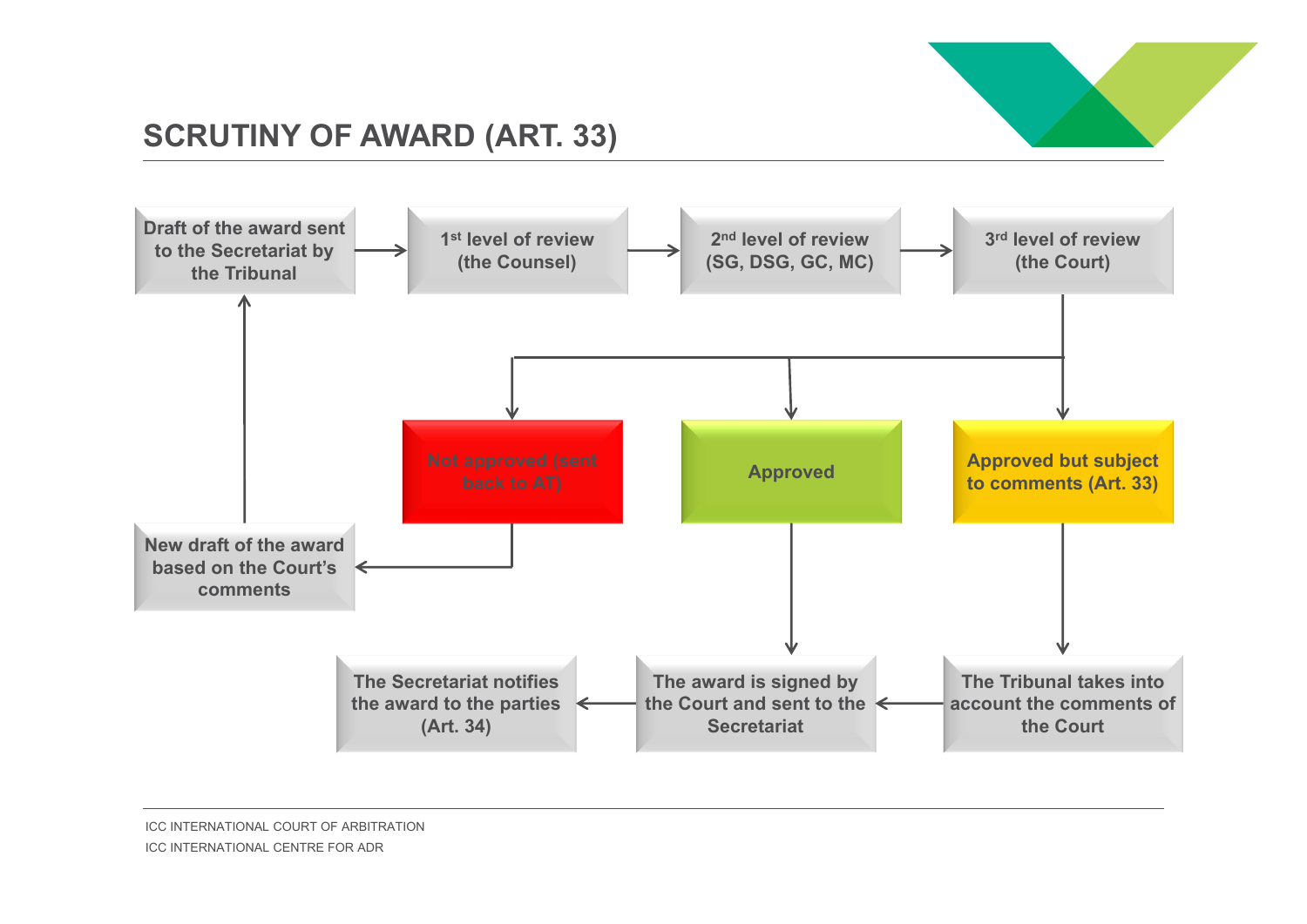

## **SCRUTINY OF AWARDS - EXAMPLE**

#### **Claimant's request:**

Claimants request the Tribunal to grant the following relief:

a) Respondent shall pay to XY the amount of EUR 14,780,000, in eventu, to pay this amount to Claimants, plus, in any event, interest at an annual rate of 8% above the Austrian base rate (Basiszinssatz), which, for the time being, is minus 0.12%, from 26 April 2013 until full payment is made;

b) Respondent shall pay to YZ the amount of EUR 4,179,000, in eventu, to pay this amount to Claimants, plus, in any event, interest at an annual rate of 8% above the Austrian base rate (Basiszinssatz), which, for the time being, is minus 0.12%, from 26 April 2013 until full payment is made;

c) Respondent shall pay to YZ Hungary the amount of EUR 623,000, in eventu, to pay this amount to Claimants, plus, in any event, interest at an annual rate of 8% above the Austrian base rate (Basiszinssatz), which, for the time being, is minus 0.12%, from 26 April 2013 until full payment is made;

d) Respondent shall compensate Claimants for their costs and expenses in the arbitration on a full indemnity basis in an amount to be specified later together with interest; and

e) Respondent, as between the Parties, shall bear the entire compensation due to the Arbitral Tribunal and to the ICC and shall compensate Claimants for any amounts that Claimants have paid or will pay to the ICC in relation to the arbitration including, but not limited to Claimants' part of the advance on costs.

#### **Respondent's request:**

Respondent requests the Tribunal to:

a) dismiss Claimants' claims in their entirety; and

b) order Claimants to pay Respondent all of its costs of these arbitral proceedings amounting to EUR 4,466,689.97.

ICC INTERNATIONAL COURT OF ARBITRATION ®

ICC INTERNATIONAL CENTRE FOR ADR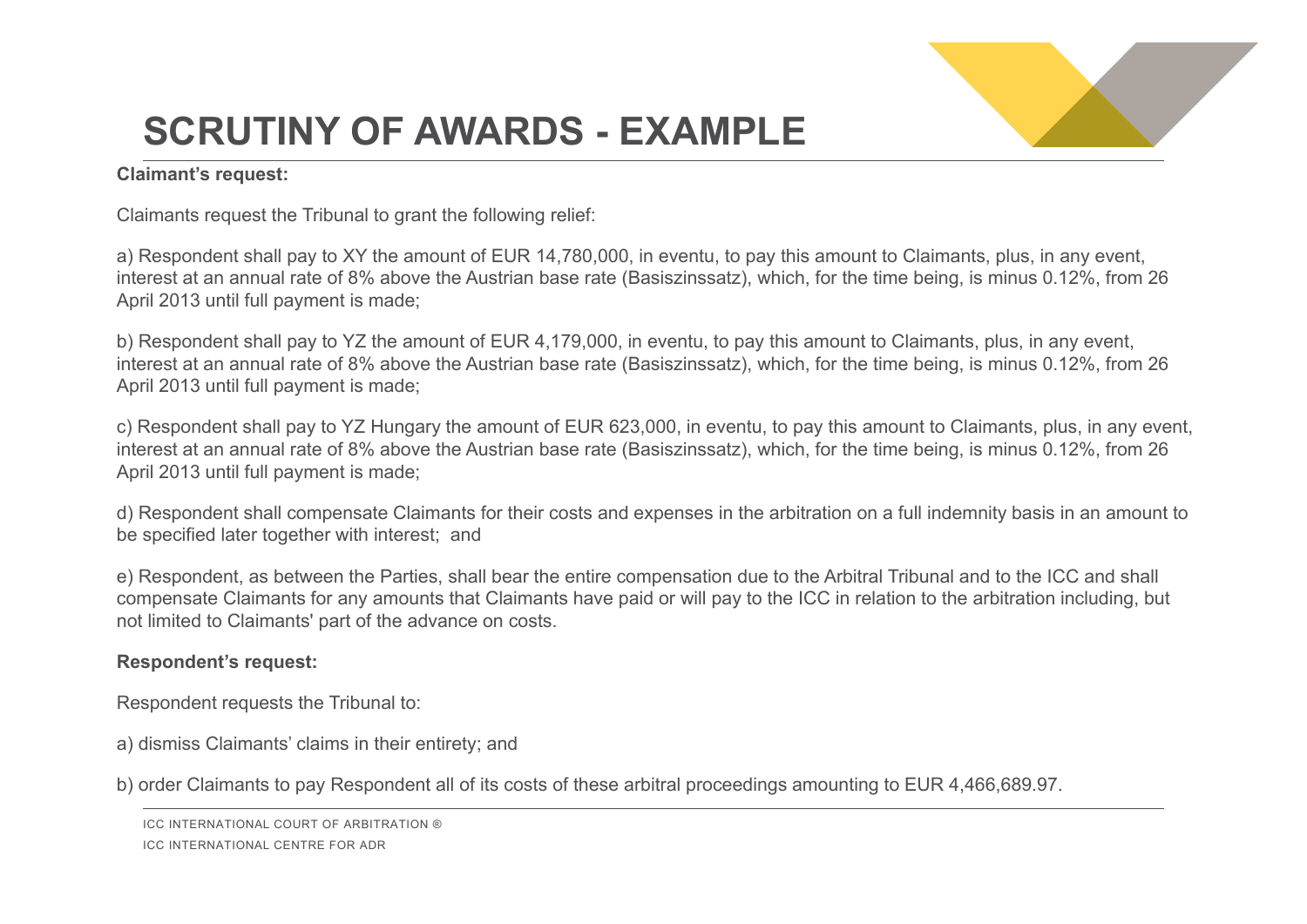

## **SCRUTINY OF AWARDS - EXAMPLE**

• For these reasons, the Tribunal renders the following

#### **Final Award:**

- Claimants' claims are dismissed in their entirety.
- Claimants are to bear the Arbitration Costs fixed by the Court in the amount of EUR 670,000.00, of which EUR 335,000.00 have already been advanced by Claimants. The Tribunal orders Claimants to pay to Respondent EUR 335,000.00 in Arbitration Costs within two weeks from receipt of this Final Award.
- Claimants are to bear the Expert Costs in the amount of EUR 183,357.60, of which EUR 91,678.80 have already been advanced by Claimants. The Tribunal orders Claimants to pay to Respondent EUR 91,678.80 in Expert Costs within two weeks from receipt of this Final Award.
- Claimants are to bear their own Party Costs. The Tribunal orders Claimants to pay to Respondent EUR 2,610,049.18 in Party Costs within two weeks from receipt of this Final Award.
- All other and further prayers for relief and motions the Parties have put forward in this arbitration are dismissed.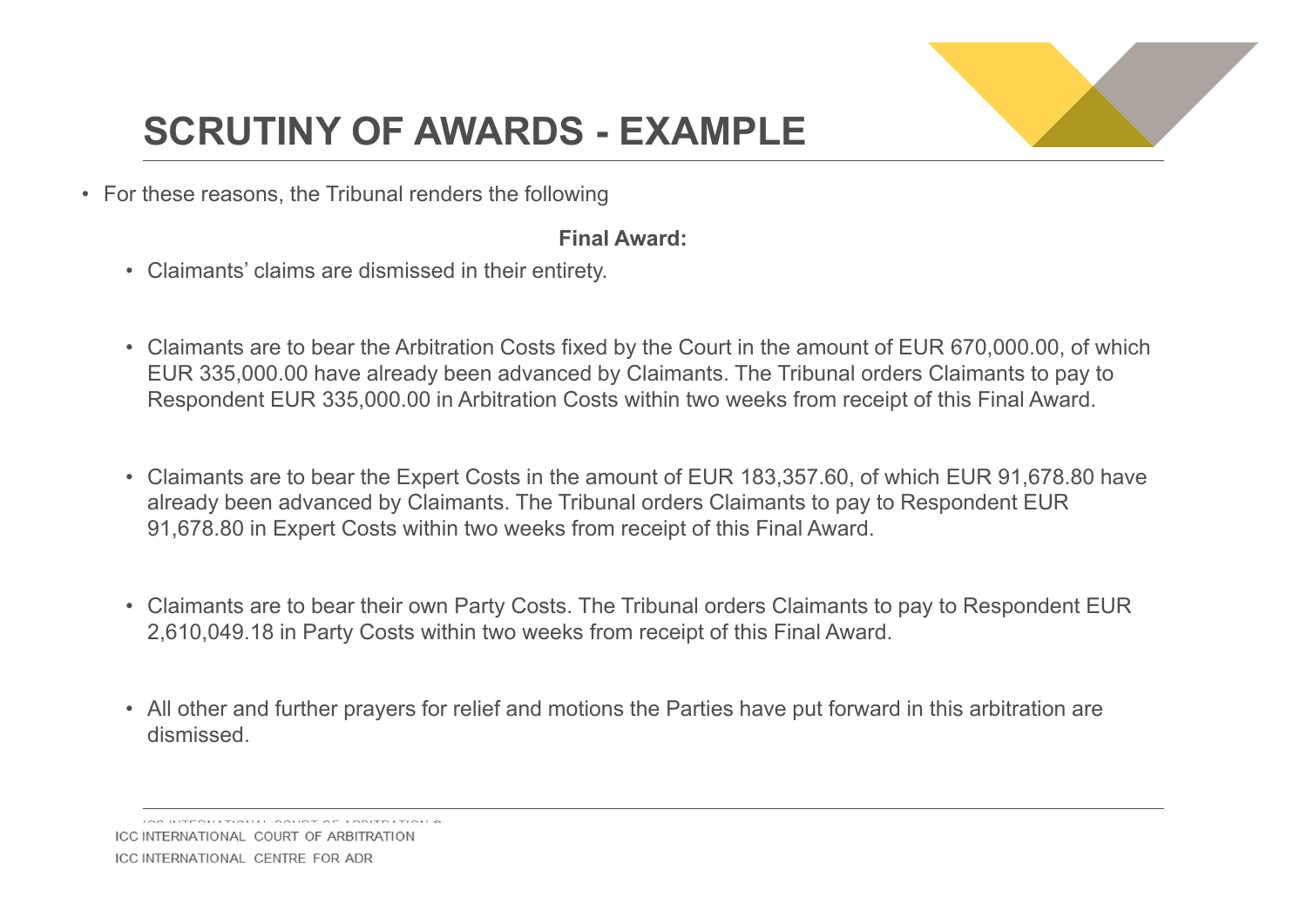

**Overlong procedures may render legal protection ineffective**

**ICC aims at enhancing efficiency in the submission of draft Awards to the Court**

•Note to parties & ARBITRAL TRIBUNALS

 $[\ldots]$ 

86. In this regard, sole arbitrators are expected to submit draft awards within two months and three-member arbitral tribunals within three months after the last substantive hearing on matters to be decided in the award or the filing of the last written submissions concerning such matters (excluding cost submissions), whichever is later (Article 27).